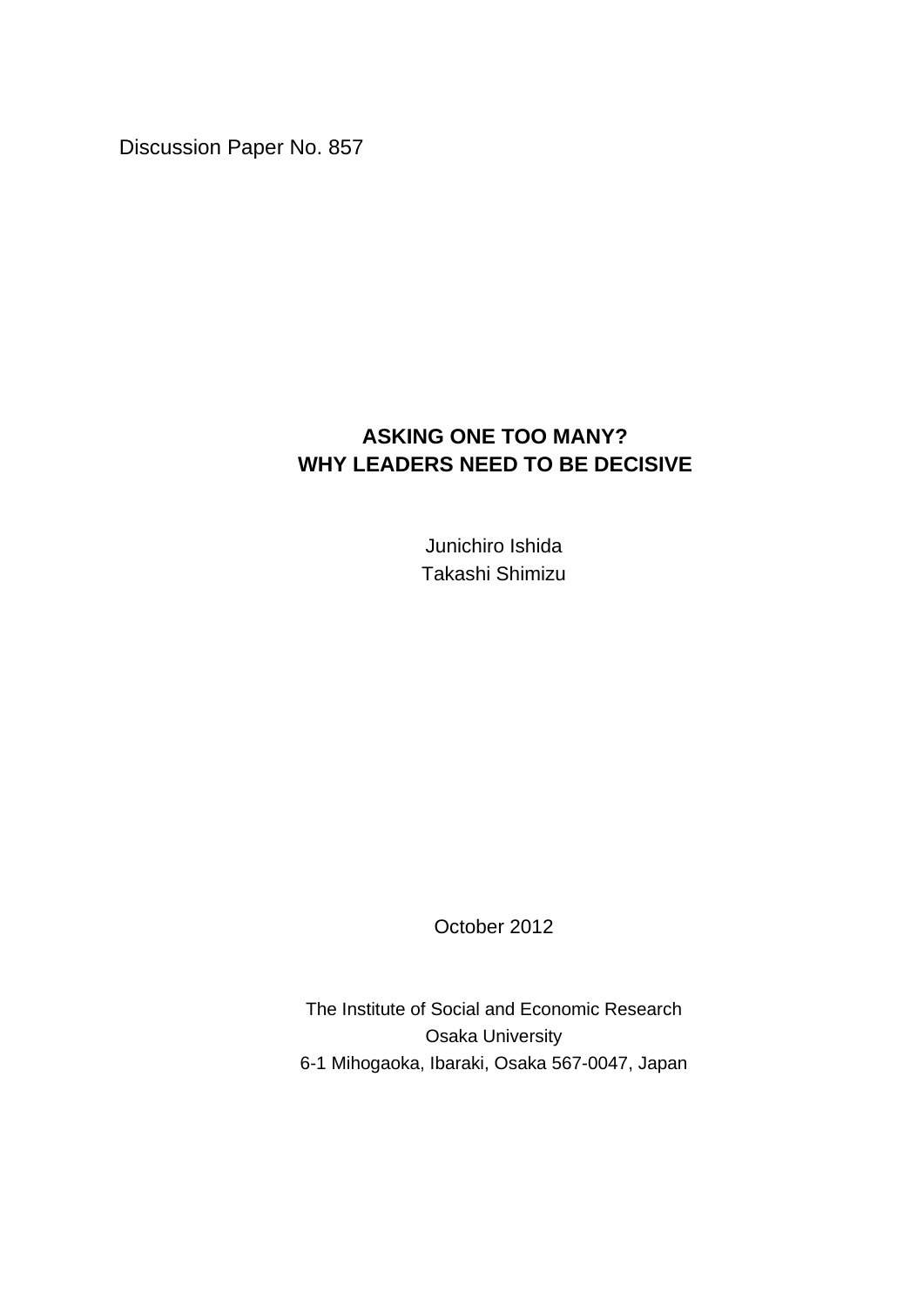# Asking One Too Many? Why Leaders Need to Be Decisive<sup>∗</sup>

Junichiro Ishida† and Takashi Shimizu‡

October 23, 2012

#### Abstract

It is often touted that decisiveness is one of the most important qualities to be possessed by leaders, broadly defined. To see how and why decisiveness can be a valuable asset in organizations, we construct a model of strategic information transmission where: (i) a decision maker solicits opinions sequentially from experts; (ii) how many experts to solicit opinions from is the decision maker's endogenous choice. We show that communication is less efficient when the decision maker is indecisive and cannot resist the temptation to ask for a second opinion. This result suggests that the optimal diversity of information sources depends critically on the strategic nature of communication: when communication is strategic, it is optimal to delegate information acquisition to a single party and rely exclusively on it; when it is not, it is optimal to diversify information sources and aggregate them via communication.

Keywords: Decisiveness, Cheap talk, Multiple senders, Commitment. JEL Classification Number: D23; D82.

<sup>∗</sup>The second author was financially supported by Kansai University's Overseas Research Program for the year of 2009. Of course, any remaining errors are our own.

<sup>†</sup> Institute of Social and Economic Research, Osaka University, 6-1 Mihogaoka, Ibaraki-shi, Osaka 567-0047 JAPAN (E-mail: jishida@iser.osaka-u.ac.jp)

<sup>‡</sup>Faculty of Economics, Kansai University, 3-3-35 Yamate-cho, Suita-shi, Osaka 564-8680 JAPAN (E-mail: tshimizu@ipcku.kansai-u.ac.jp)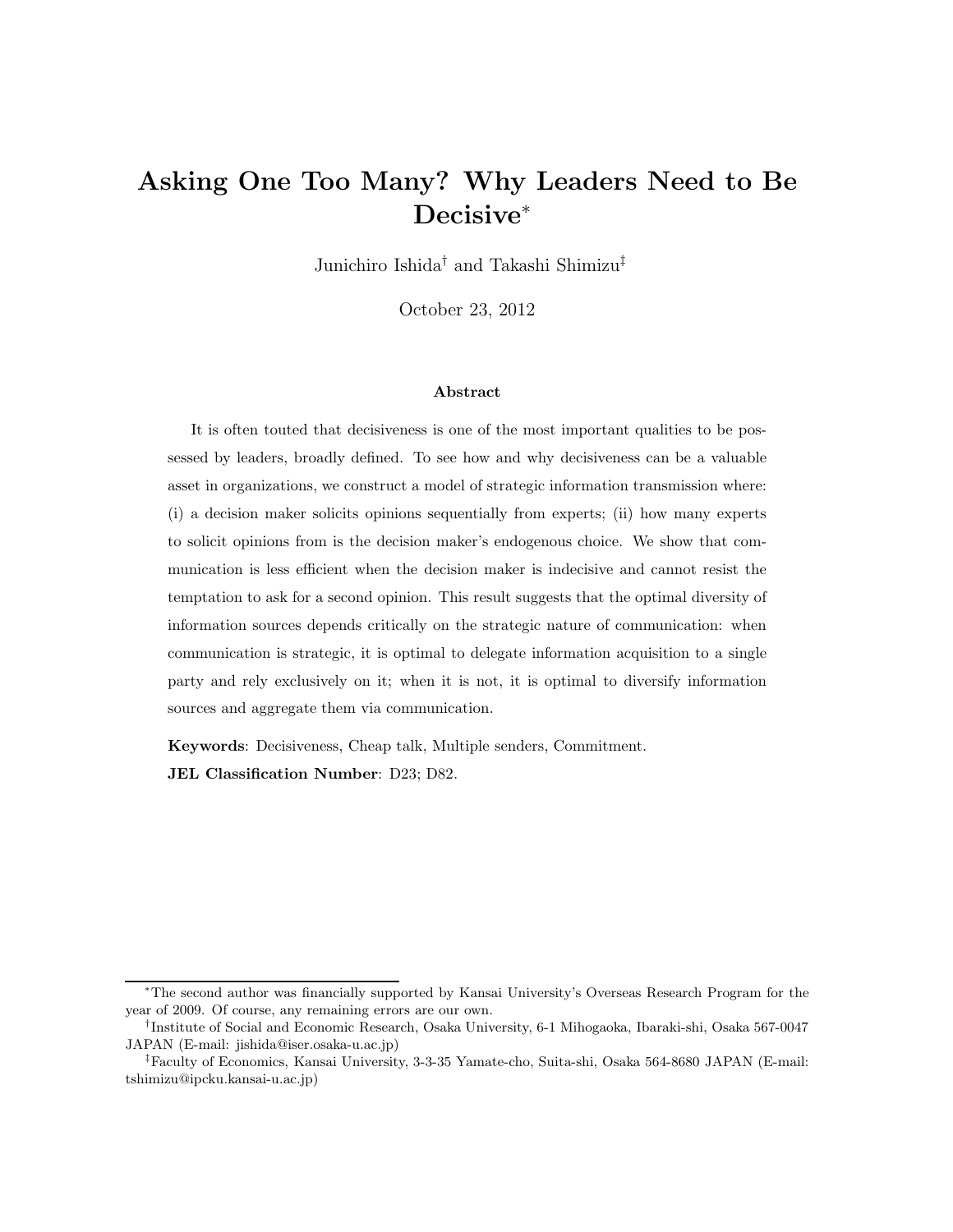"If I had to sum up in a word what makes a good manager, I'd say decisiveness."

– Lee Iacocca

"In any moment of decision, the best thing you can do is the right thing, the next best thing is the wrong thing, and the worst thing you can do is nothing."

– Theodore Roosevelt

## 1 Introduction

It is often touted that decisiveness is one of the most important qualities to be possessed by leaders. However, while this type of assertion is intuitively appealing and appears to be well received within the business community, it is not exactly clear how the leader's decisiveness works to improve the organization efficiency in any way. In this paper, we construct a simple model of strategic information transmission with multiple senders, which falls into a class of cheap-talk models, to explore into this issue. Using the model, we illustrate how the presence of a decisive leader keeps the followers' incentives straight and mitigates opportunistic strategic behaviors by them.

The model we consider is as follows. There are a decision maker (female) and two experts (male), each of whom has his own private information. As always in this type of model, the preferences of the decision maker and those of each expert are not perfectly aligned, making truthful communication an issue to be reckoned with. The key departure, which distinguishes our setup from the existing models of cheap talk with multiple senders, is that it is the decision maker's discretion how many experts to solicit opinions from. In this setting, we ask whether there are such things as "asking too many opinions," i.e., a situation in which the decision maker cannot resist the temptation to ask for a second opinion even though she would be better off making up her mind after soliciting one opinion and immediately initiating an action. We say that the decision maker is indecisive when she cannot resist the temptation to ask for a second opinion.

The current framework shows that there is indeed a case where the decision maker's indecisiveness proves to be costly for the organization as a whole, as it obstructs efficient information transmission by making each expert's problem highly strategic in nature. The basic logic behind this result stems from an insight recently developed in the analyses of cheap-talk models with an imperfectly informed receiver or multiple imperfectly informed senders (Chen [4], Lai [14], Moreno de Barreda [6], Ishida and Shimizu [13] for models with an informed receiver; Austen-Smith [2], Morgan and Stocken [15], Galeotti et al. [11] for models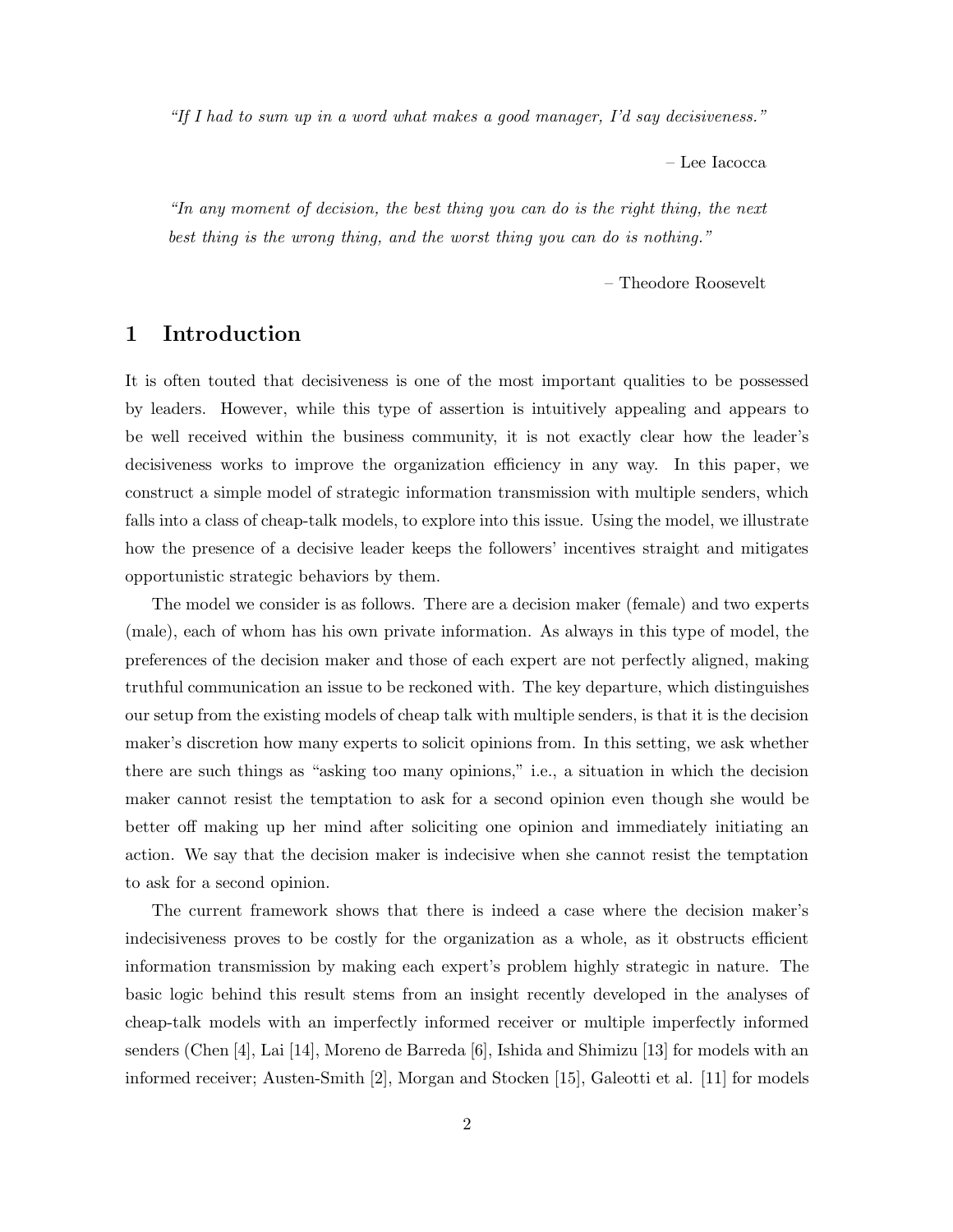with multiple senders).<sup>1</sup> In this growing body of literature, it is found that under a wide range of circumstances, the more informed the receiver becomes, the less information she can extract from the sender. This implies that the incentive for each of the experts to communicate truthfully diminishes when he knows that the decision maker will solicit opinions from an alternative source and becomes "more informed" (from the expert's viewpoint). Building on this logic, we show that there exists no truth-telling equilibrium when the decision maker is known to be indecisive and cannot resist the temptation to ask for a second opinion, meaning that information cannot be aggregated efficiently under the lead of an indecisive leader. This also means that the decision maker may be made better off by committing herself to the "one-and-done" strategy, i.e., soliciting only one opinion and initiating an action right away, if such an option is ever feasible.

As one of the main contentions, our analysis provides an insight into the optimal diversity of information sources within an organization. To see this, consider an environment where the decision maker has some discretion over the distribution of information, so that the number of information sources is her endogenous choice. Intuitively, there is a gain from diversifying information sources and obtaining information from many different angles, as it allows the decision maker to aggregate different sources of information to make a better estimate of the current state. The argument indeed holds true when the underlying environment is nonstrategic, and information can be solicited via communication at no cost: in this case, it is optimal to diversify information sources to complement each other and aggregate them via communication. This argument does not necessarily apply, though, when there is a potential conflict of interests between the decision maker and the experts, and communication is more strategic in nature. Our analysis suggests that having multiple information sources can be an impediment to efficient information transmission and actually lower the decision maker's welfare. In strategic environments, therefore, it is optimal to delegate information acquisition to a single party and rely on it exclusively.

While the importance of leadership has been widely recognized in various fields, economists have paid relatively less attention to this issue until recently. There is now a growing body of literature which explores the nature of leadership in formal economic analyses; most of the existing studies largely focus on the informational aspect of leadership, as giving a sense of direction or a focal point to coordinate beliefs and behaviors. One of the early attempts is made by Hermalin [12] who formalizes the notion of leadership in the context of "leading by example" where a leader transmits private information by moving

<sup>&</sup>lt;sup>1</sup>There is evidently a close connection between models with an informed receiver and those with multiple receivers. The case with an informed receiver can be regarded as a subgame of models with multiple sender after one of the senders reports truthfully.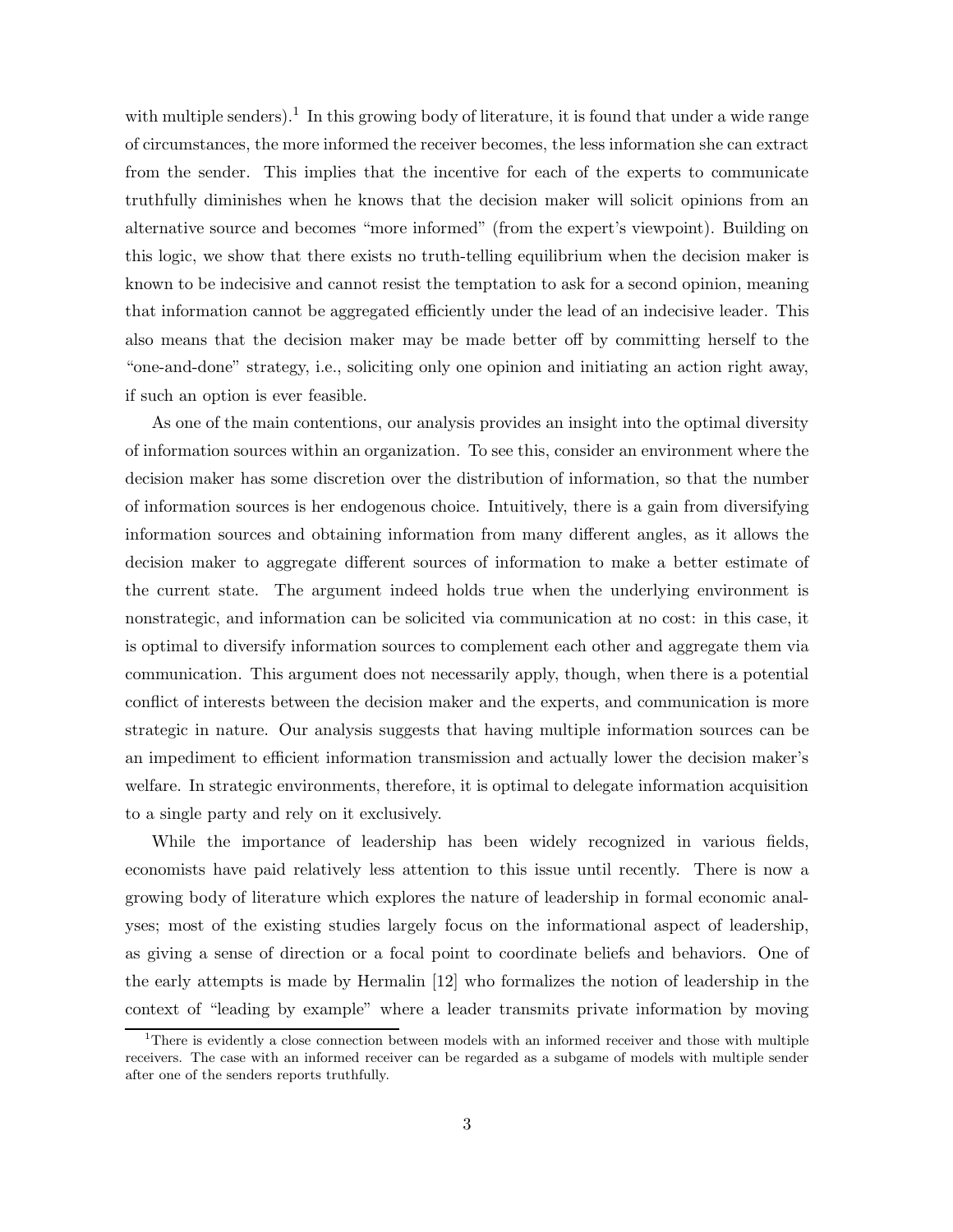first. Rotemberg and Saloner [17] model vision as a bias which makes the manager favor one project over the other. Hiring a manager with a vision can be beneficial because it reduces uncertainty as to what kind of employee initiatives will be favored later.<sup>2</sup> Van den Steen  $[7]$ also formalizes the notion of vision and shows that a leader with strong beliefs would attract employees with similar beliefs. This sorting effect gives direction to the firm and improves coordination, suggesting a channel through which strong vision can affect the firm's performance. Dewan and Myatt [8] [9] [10] and Bolton et al. [3] explore the role of leadership in the beauty-contest type setting where adaptation and coordination are the main concern. The current work differs from the existing literature in that our explicit focus is on the role of the leader's "decisiveness" and its impact on the quality of communication in strategic environments.

We illustrate our main contention by building on and extending a model of strategic information transmission developed in Ishida and Shimizu  $[13]$ <sup>3</sup>. The paper proceeds as follows. In section 2, we outline the basic framework. In section 3, we analyze two extreme cases to show how the decision maker's decisiveness facilitates information transmission in strategic environments. In section 4, we provide some implications of the model. Finally, in section 5, we offer some concluding remarks.

## 2 A model of public consultation

Setup: Consider a two-period model with a decision maker (female) and two experts (male).<sup>4</sup> The decision maker's task in each period  $t = 1, 2$  is to collect information about the state of nature, either by garnering evidence on her own or by communicating with an expert, and take an appropriate action based on the acquired information. For clarity, we refer to an expert who is called upon to make advice in period  $t$  as expert  $t$ . The (time-invariant) state of nature is denoted by  $\theta \in \{0,1\}$ , where each state is equally likely ex ante:

$$
Pr(\theta = 0) = Pr(\theta = 1) = 0.5.
$$

The state of nature is not directly observable to anyone.

<sup>&</sup>lt;sup>2</sup>Similarly, Rotemberg and Saloner [16] argue that a firm could be better off by committing to a specific business strategy.

<sup>&</sup>lt;sup>3</sup>It is important to note that, although our analytical framework builds on a particular model of strategic information transmission, our logic can be applied to many other cases as long as the base model has a feature that communication becomes less effective when the receiver amasses more information. The class of models with this feature includes many variants of the canonical model of cheap talk such as Morgan and Stocken [15].

<sup>&</sup>lt;sup>4</sup>Since the decision maker can solicit one opinion in one period, she can ask for at most two opinions. We assume that there are only two periods strictly to keep the analysis as simple as possible while keeping the substance of the model. As we will later argue, this assumption is quite inessential for our main results.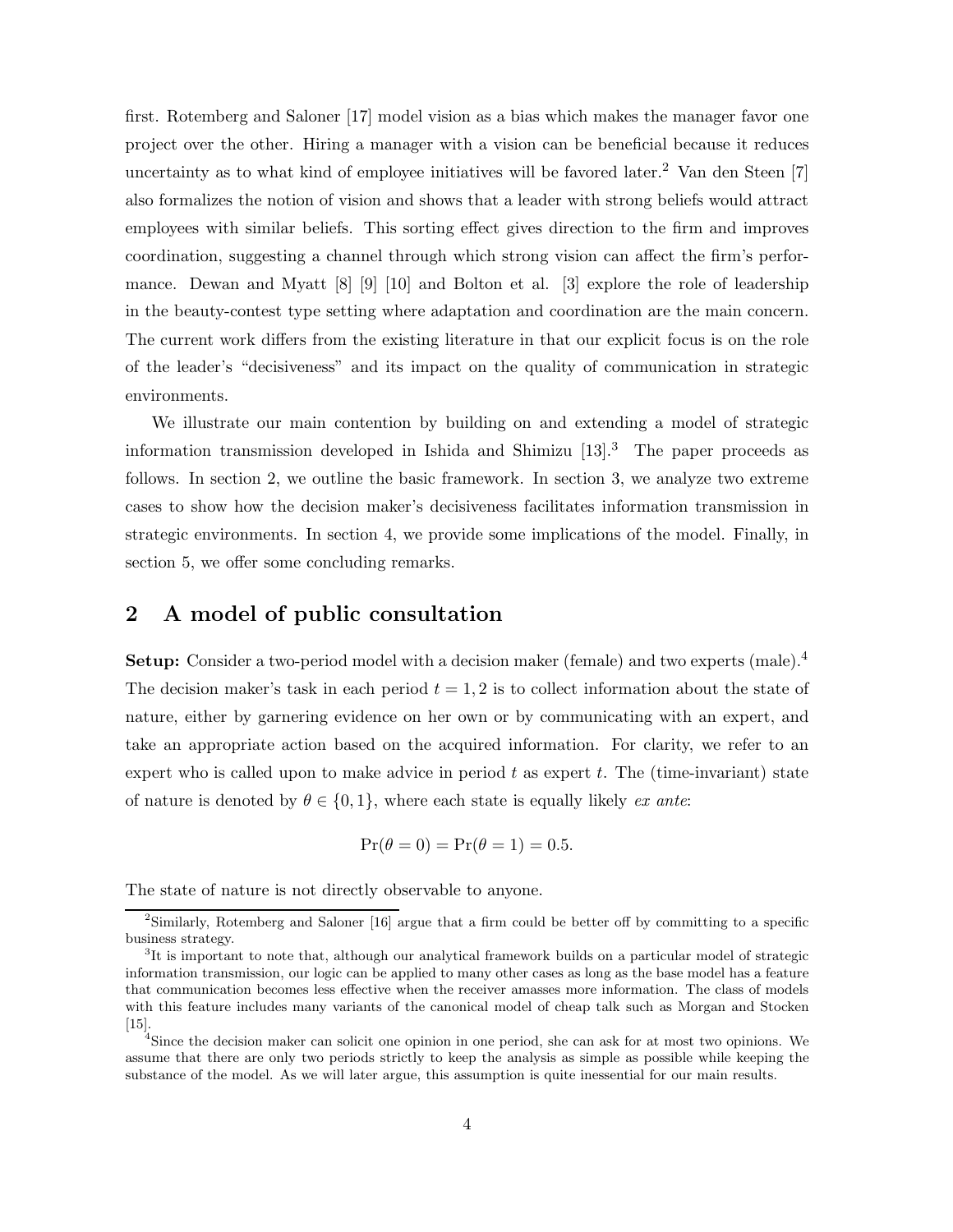[Remark] Here, we consider the case of public consultation in which each expert knows whether he is the first or second one to make advice. This assumption of public consultation is made mostly for analytical clarity and does not affect our main contention in a qualitative sense: we later extends the analysis to the case of private consultation in which communication is done in private and each expert does not know whether he is the first or second one to make advice.

**Information:** At the beginning of each period, nature randomly draws a signal  $\hat{\theta}_t \in \{0, 1\}$ which is imperfectly correlated with  $\theta$ . The conditional distribution of the signal is given by

$$
\Pr(\hat{\theta}_t = i \mid \theta = i) = r, \ t = 1, 2, \ i = 0, 1,
$$

where  $r \in (0.5, 1)$  measures the accuracy of the signal. We assume that expert t, with enough expertise, can always observe  $\hat{\theta}_t$ . Lacking expertise (or resources to expend) on the problem at hand, however, the decision maker can observe a signal only with some probability: let  $p_t$ denote the probability that she directly observes  $\hat{\theta}_t$ .<sup>5</sup> If the decision maker fails to observe a signal in period  $t$ , she must then consult expert  $t$  to solicit this information via (strategic) communication as we describe below.

Throughout the analysis, we focus on the case where things unfold over time and it becomes more likely for the decision maker to come across useful information by chance: for instance, one can conceive of a situation where uncertainty regarding the state of nature partially resolves due to some exogenous events or the arrival of "news" from some nonstrategic outside sources. Formally, we capture this situation by supposing  $p_1 = 0$  and  $p_2 = p > 0.6$ The parameter  $p$  is one of the key parameters of the model which measures how difficult it is for the decision maker to obtain unbiased information about  $\theta$  and hence how much she needs to rely on the experts to make up her mind.

Communication: When the decision maker fails to observe a signal on her own, she needs to solicit this information via communication. We consider a simple (cheap-talk) message game: in each period t, upon observing  $\hat{\theta}_t$ , expert t sends a costless message  $m_t \in \{0, 1\}$ to the decision maker. We assume that expert 2 can observe  $m_1$ , although this assumption turns out to be totally irrelevant.<sup>7</sup>

Action: Given all the available information, the decision maker must take some action  $a_t \in \{0, 1, W\}$  in each period, where  $a_t = W$  denotes the "wait" option. For expositional

<sup>&</sup>lt;sup>5</sup>If the decision maker happens to observe a signal, the information-acquisition stage ends immediately as no more information is available for the period.

<sup>&</sup>lt;sup>6</sup>Alternatively, one can regard that we focus on the case where the decision maker fails to observe a signal in period 1.

<sup>&</sup>lt;sup>7</sup>As we will see shortly, expert 2 is called upon to make advice only when  $m_1 = 1$  and hence effectively knows what message is sent by expert 1 anyway.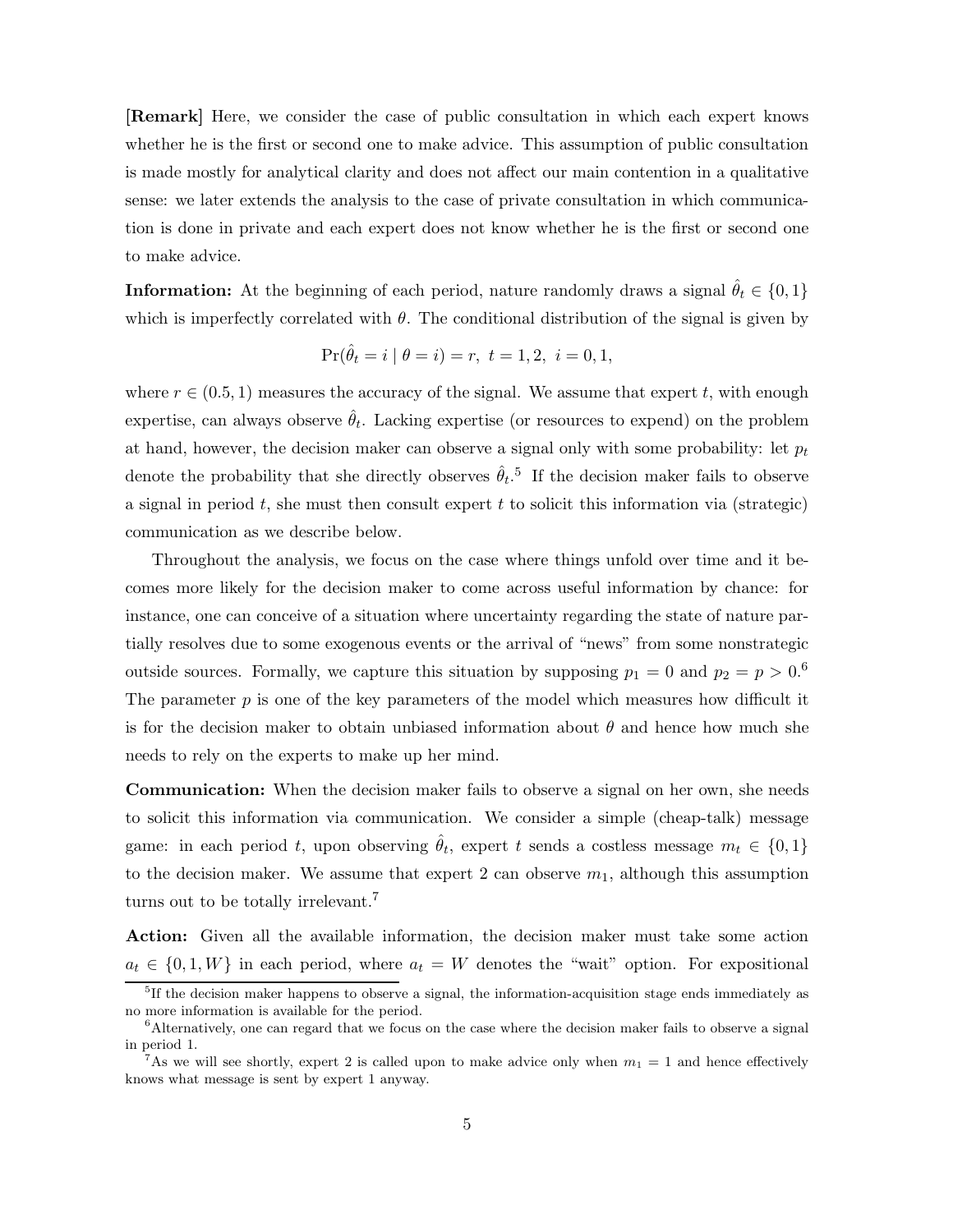purposes, we say that the decision maker takes an action immediately when  $a_1 \neq W$  and that she waits and asks for a second opinion when  $a_1 = W$ . The game ends at the end of period 1 if the decision maker chooses to take an action immediately. If she chooses to wait, i.e.,  $a_1 = W$ , on the other hand, the game proceeds to the next period with an additional cost  $d^8$ .

Preferences: Each player has his or her own preferred action and derives a private benefit from implementing the preferred action. We assume that the decision maker prefers  $a = 0$ while each expert prefers  $a = 1$ , so that their preferences are not perfectly aligned. The payoff for the decision maker when she takes an action in period t, i.e.,  $a_t \neq W$ , is given by

$$
u^{d}(\theta, a, t) = \mathbb{I}(\theta = a) + b\mathbb{I}(a = 0) - d(t - 1),
$$

while that for each expert is

$$
u^{e}(\theta, a) = \mathbb{I}(\theta = a) + b\mathbb{I}(a = 1),
$$

where  $b > 0$  is the parameter which measures the salience of the private benefit. If the decision maker takes no action at all  $(a_1 = a_2 = W)$ , the payoff is zero for all players.

## 3 Analysis

### 3.1 The decision maker's problem

We first consider the decision maker's problem in period 2. Let  $\sigma_t = \Pr(\theta = 1 | \Omega_t)$  denote the decision maker's belief in period t, where  $\Omega_t$  denotes her information set available in period t. Given all the available information, the decision maker chooses  $a_2 = W$  (taking no action at all) if

$$
\max\{1-\sigma_2+b,\sigma_2\}<0.
$$

It follows from this that it is never optimal for the decision maker to choose  $a_2 = W$ .

<sup>&</sup>lt;sup>8</sup>To focus on more meaningful cases, we assume throughout the analysis that it is always optimal for the decision maker to solicit at least one opinion. Formally, we circumvent this issue by assuming that the cost of soliciting the first opinion is zero. In general, the model can be applied to any circumstances where it is prohibitively costly for the decision maker to choose an action based solely on her own prior information. For instance, the state of nature may be two-dimensional, consisting of  $\theta$  and the other unmodeled state, and the sender sends a message about both of these dimensions. There are sufficiently many states along this unmodeled dimension and at least one of them yields a prohibitively low payoff to both players when the corresponding action is mistakenly chosen, as assumed in Aghion and Tirole (1997). The first opinion is then always desirable to avoid this mistake when its cost is sufficiently large for both players.

<sup>&</sup>lt;sup>9</sup>We assume throughout the analysis that the decision maker chooses either  $a_t = 0$  or  $a_t = 1$  over  $a_t = W$ if she is indifferent between the two. Similarly, she always chooses  $a_t = 0$  (her preferred action) over  $a_t = 1$ when she is indifferent.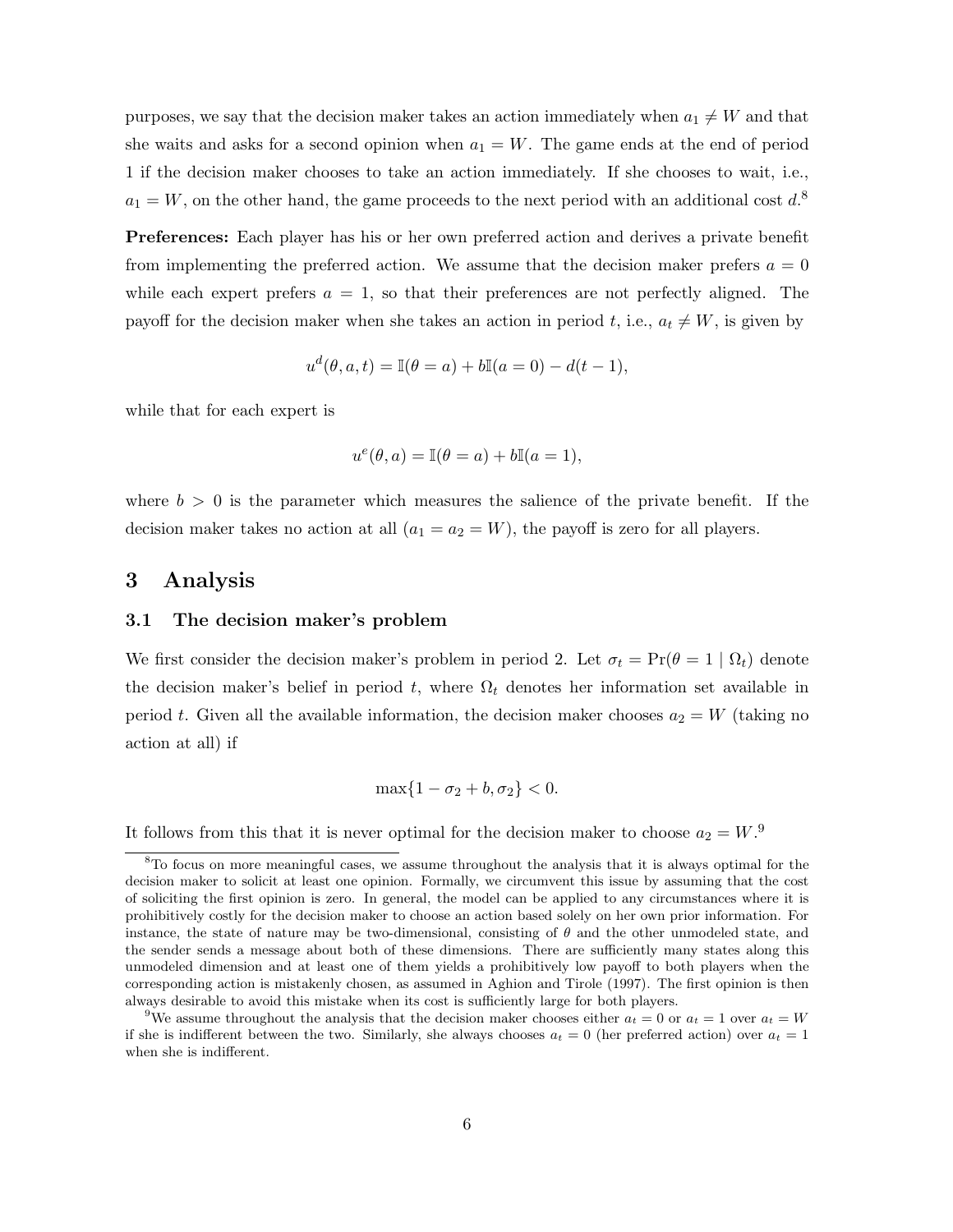Given this, the decision maker in period 2 chooses  $a_2 = 0$  over  $a_2 = 1$  if

$$
1 - \sigma_2 + b \ge \sigma_2 \Leftrightarrow B := \frac{1+b}{2} \ge \sigma_2.
$$

The expected payoff conditional on the posterior belief, denoted by  $x(\sigma_2)$ , is then given by

$$
x(\sigma_2) = \begin{cases} \sigma_2 & \text{if } \sigma_2 > B, \\ 1 - \sigma_2 + b & \text{if } B \ge \sigma_2. \end{cases}
$$

The decision maker's problem in period 1 is more complicated because the problem is now dynamic in nature. First, it is clear from the argument above that one can at least rule out  $a_1 = 1$  if  $B \ge \sigma_1$  and  $a_1 = 0$  if  $\sigma_1 > B$ . For  $B \ge \sigma_1$ , the receiver chooses  $a_1 = 0$  over  $a_1 = W$  if

$$
1 - \sigma_1 + b \ge E(x(\sigma_2) | \sigma_1) - d. \tag{1}
$$

For  $\sigma_1 > B$ , the receiver chooses  $a_1 = 1$  over  $a_1 = W$  if

$$
\sigma_1 \ge E(x(\sigma_2) \mid \sigma_1) - d. \tag{2}
$$

We seek for a PBE in which communication matters.<sup>10</sup> Since the model admits a plethora of equilibria, many of which are not particularly illuminating for the purpose of the current analysis, we focus the following parameter space to restrict our attention to more relevant cases.

## Assumption 1  $r > \frac{1}{2}$  $\frac{1}{2} + b$ .

The assumption assures that each expert's information is accurate enough to be valuable to the decision maker by itself. What this assumption means is as follows. Suppose that expert 1 observes  $\hat{\theta}_1 = 1$  and recommends  $m_1 = 1$ . If the decision maker follows the advice, the expected payoff is r. If she does not rely on the expert's information and chooses  $a_1 = 0$ , on the other hand, the expected payoff is  $1/2 + b$ . The assumption thus states that the decision maker can be made better off with the expert's advice, even in the worst case for her, than without it. Note also that the assumption implies  $r > B$ .

Within this environment, we say that there exists a fully separating truth-telling equilibrium if all of the experts, who are called upon to make advice on the equilibrium path, adopt the truth-telling strategy, i.e.,  $m_t = \hat{\theta}_t$ . The following two forms are feasible candidates for our notion of truth-telling equilibrium:

<sup>10</sup>As in prototype cheap-talk models, there always exists a babbling equilibrium in each stage where the expert lies and the decision maker simply ignores the message. For any parameter values, therefore, there exists an uninformative equilibrium where both experts always lie and the decision maker always chooses  $a_1 = 0$  regardless of  $m_1$ . Here, we disregard this possibility and seek for equilibria where at least one of the experts communicates truthfully with positive probability on the equilibrium path.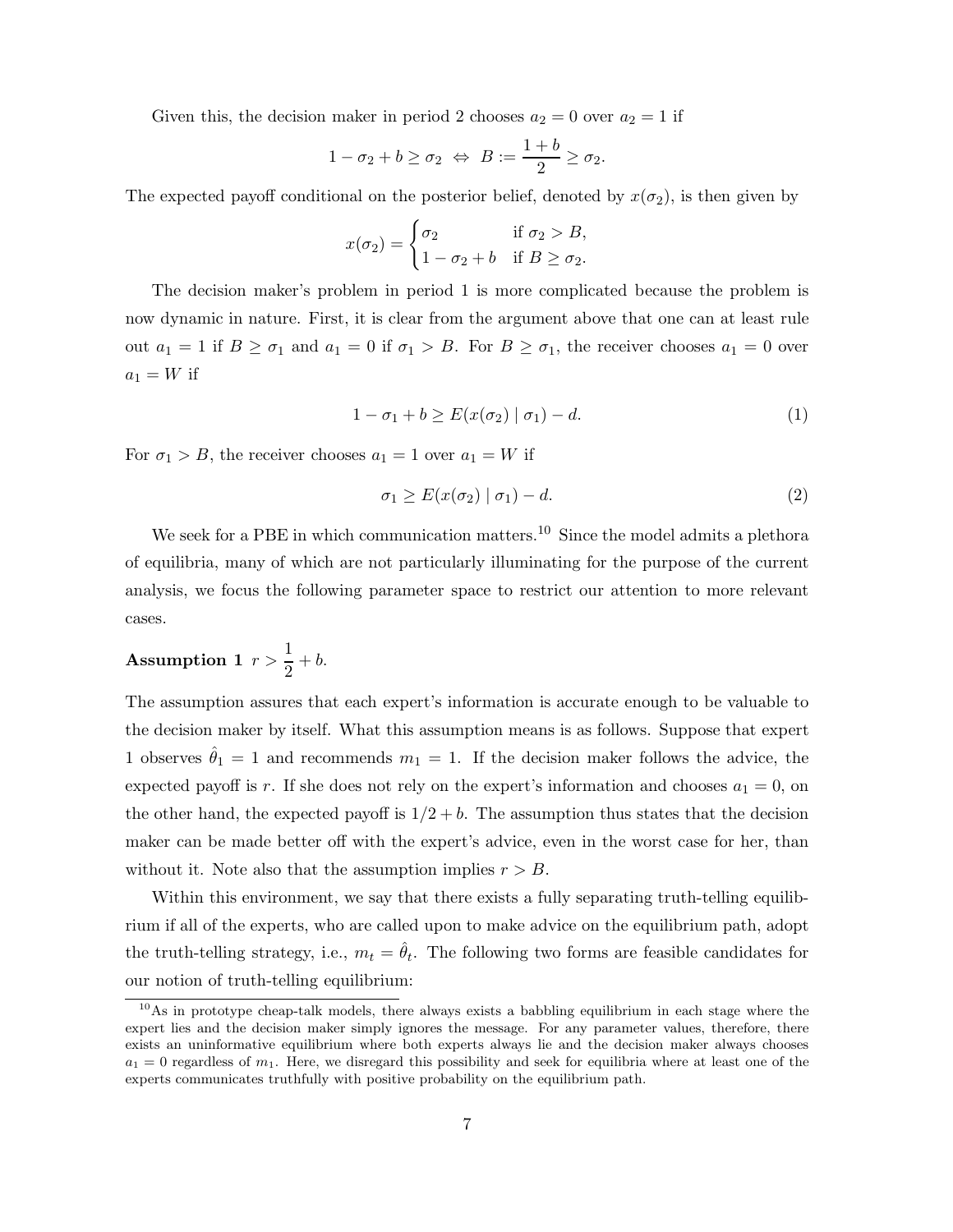- The decision maker always takes an action immediately, and expert 1 adopts the truthtelling strategy (regardless of expert 2's strategy off the equilibrium path);
- The decision maker asks for a second opinion with some positive probability, and both of the experts adopt the truth-telling strategy.

#### 3.2 Communication when the receiver is decisive

We first consider the case where the cost of waiting, captured by  $d$ , is relatively high and the decision maker takes an action immediately after one period. This greatly simplifies the analysis because expert 1 knows that he is the only one to make advise on the equilibrium path. The problem is thus effectively reduced to a simple static one.

Under Assumption 1, the decision maker simply takes an action recommended by the expert, provided that he adopts the truth-telling strategy. The expert truthfully reveals his private information if

$$
r \ge 1 - r + b \Leftrightarrow r \ge B,
$$

which also holds by Assumption 1.

This means that under the maintained assumption that each expert's information is sufficiently accurate, there is always a truth-telling equilibrium as long as the decision maker takes an action immediately after one period. The question then eventually comes down to whether the decision maker is able to do so in a credible manner. To this end, there are two cases we need to consider, depending on the first message  $m_1$ . Suppose first that the decision maker deviates and asks for a second opinion when  $m_1 = 0$ . In this case, even if expert 2 also communicates truthfully, the decision maker always chooses  $a_2 = 0$  regardless of  $m_2$ . This means that the decision maker has no incentive to deviate because she cannot gain any useful information in period 2.

The decision maker thus has an incentive to deviate only when  $m_1 = 1$ : in this case, she may change her choice of action, depending on the information she obtains in period 2. Now suppose that she deviates and asks for a second opinion. One can then show that the incentive compatibility constraint for expert 2 cannot be satisfied; this fact is the driving force of the model, and we will explore this point in greater detail in the next subsection (and also in the proof of Proposition 1). The decision maker can thus gain useful information only if she can gain useful information on her own, which occurs with probability  $p$ . If this information is not valuable enough, the decision maker takes an action immediately, thereby making full separation feasible.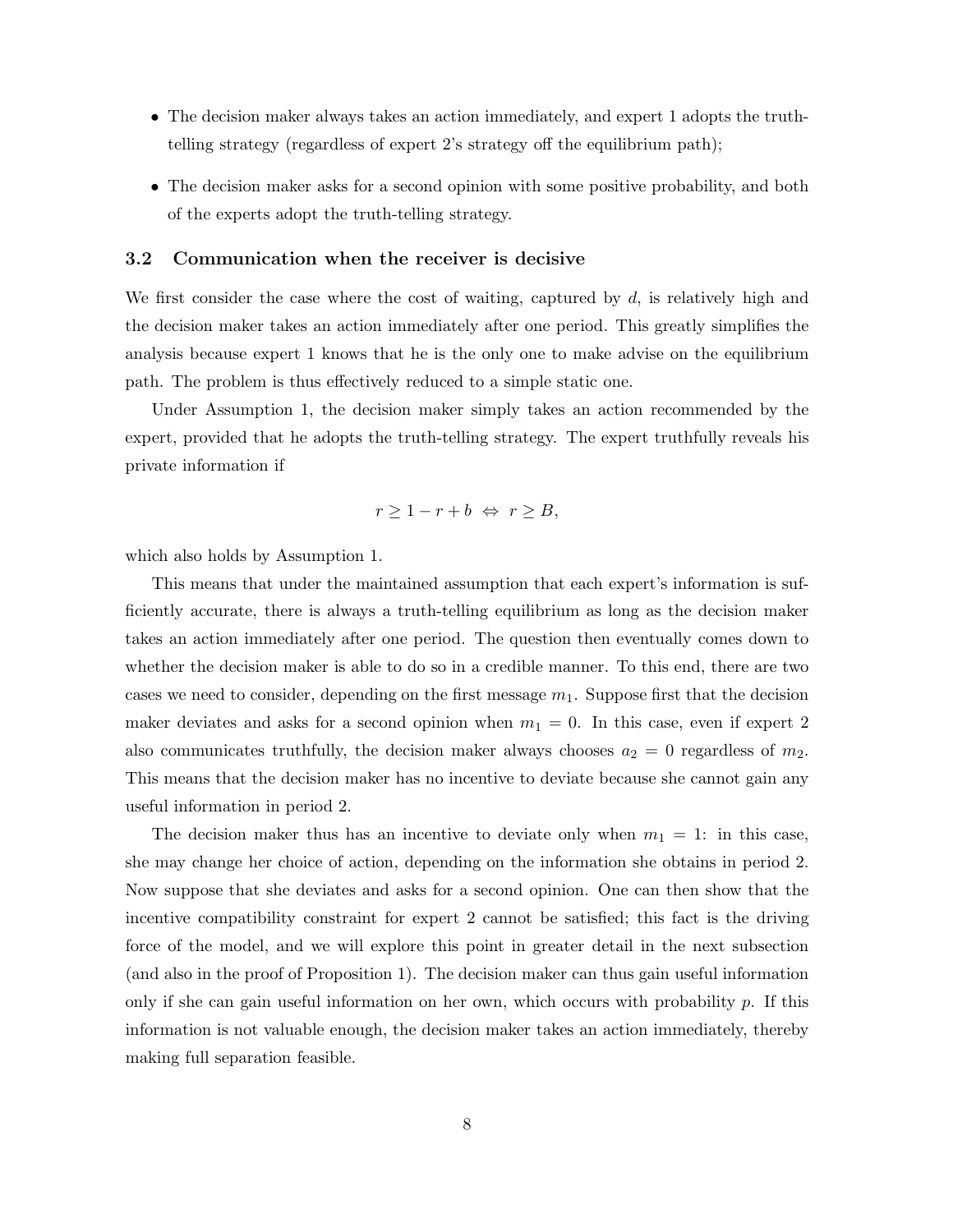**Proposition 1** There exists a fully separating truth-telling equilibrium if  $d \geq 2pr(1-r)b$ . In equilibrium, the decision maker adopts the one-and-done strategy, i.e., always takes an action immediately after soliciting an opinion from expert 1.

Proof: See Appendix.

#### 3.3 Communication when the receiver is indecisive

The decision maker is tempted to ask for a second opinion only when  $m_1 = 1$ , i.e., the first news is not favorable to her. When d goes below the threshold provided in Proposition 1, she may start asking for a second opinion upon receiving a bad news. The nature of the game then alters substantially, now that there are two experts to communicate with the decision maker.

The first question to be asked is whether there could exist a fully separating equilibrium when the decision maker asks for a second opinion. To see this, suppose that expert 2 adopts the truth-telling strategy and investigate expert 1's incentives. If expert 1 also communicates truthfully when  $\theta_1 = 0$ , the decision maker takes an action immediately and the expected payoff is r. If the expert deviates and claims  $m_1 = 1$ , on the other hand, the decision maker will ask for a second opinion. If  $m_2 = 0$  (which occurs with probability  $r^2 + (1 - r)^2$ , given that expert 2 communicates truthfully), the decision maker chooses  $a_2 = 0$  which is correct with probability  $r^2/[r^2 + (1 - r)^2]$ ; if  $m_2 = 1$  (which occurs with probability  $2r(1 - r)$ ), she chooses  $a_2 = 1$  which is correct with probability 1/2. Given this argument, the condition for truth telling (for expert 1) is obtained as

$$
r \ge r^2 + r(1 - r) + 2r(1 - r)b = r + 2r(1 - r)b,
$$

which is clearly never satisfied as long as  $b > 0$ , no matter how small it is. This means that there exists no truth-telling equilibrium when the decision maker cannot resist the temptation to ask for a second opinion, thereby illuminating a virtue of being decisive in strategic environments.

Intuitively, the driving force of this result is the diversification of responsibility: when there are multiple exerts to make advise, each expert's opinion carries less weight in the decision-making process.<sup>11</sup> To see this, suppose that expert 1 observes  $\hat{\theta}_1 = 0$  but claims  $m_1 = 1$ . In this case, the decision maker chooses  $a_2 = 1$  if and only if  $m_2 = 1$ . Given that expert 2 adopts the truth-telling strategy, however, this means  $\hat{\theta}_2 = 1$ , in which case

П

 $11$ <sup>The logic behind this result is discussed in greater detail in Ishida and Shimizu [13].</sup>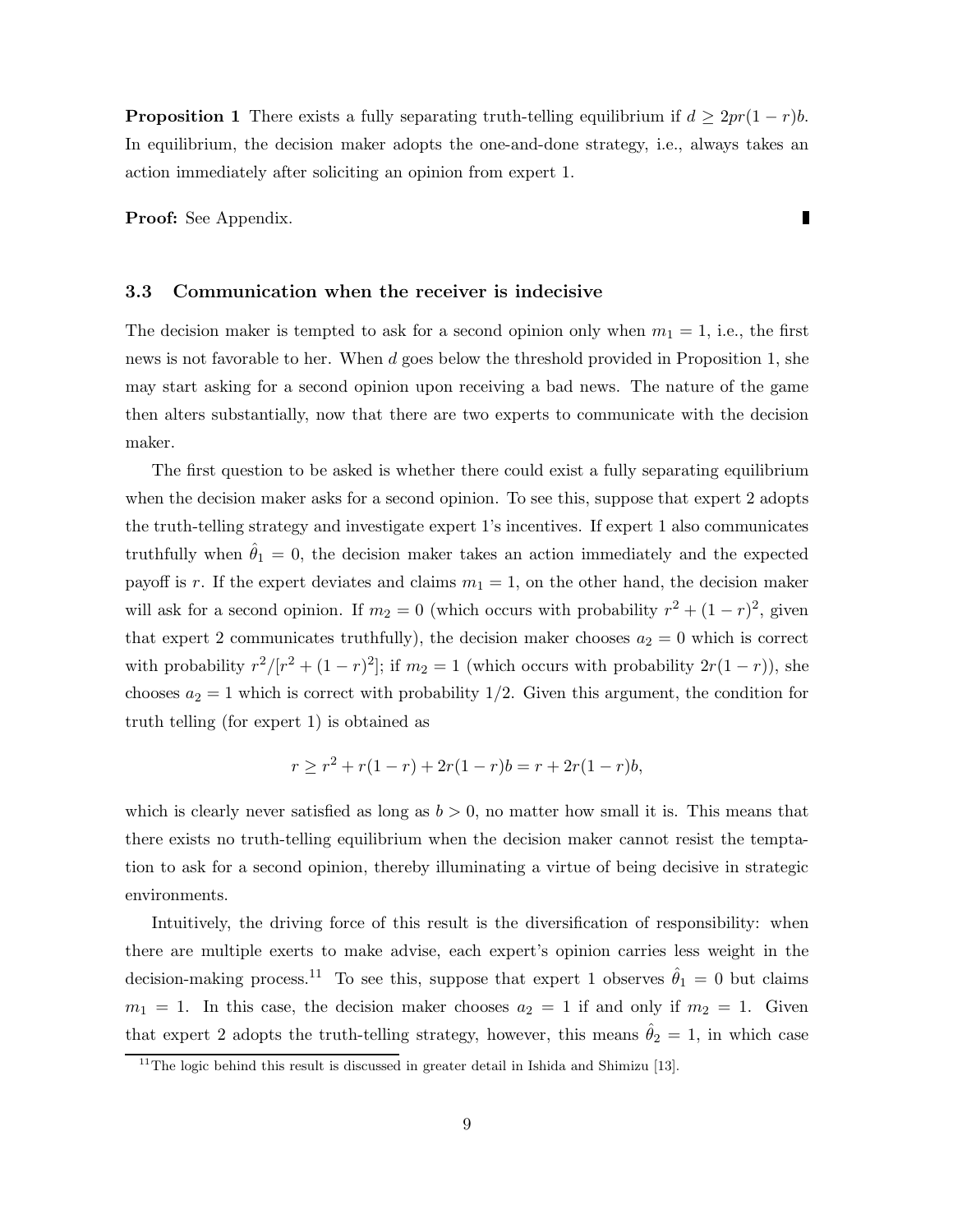the unbiased probability of  $\theta = 1$  is exactly one half.<sup>12</sup> At this point, therefore, exert 1 has nothing to lose by recommending  $m_1 = 1$ . In contrast, when  $\hat{\theta}_2 = 0$ , expert 2 claims  $m_2 = 0$  and the decision maker follows this advice by choosing  $a_2 = 0$ . From the viewpoint of expert 1, his advice is ignored when it is more likely to be wrong (when  $\hat{\theta}_1 = \hat{\theta}_2 = 0$ ), which substantially lowers the cost of lying. Although it is  $ex$  post optimal to overrule expert 1's advise, this capability makes full separation less feasible.

It is certainly true that amassing more information generally leads to a better choice when there are no incentive issues and truthful information can be solicited at no cost. This natural conclusion does not necessarily hold true, however, when information is disclosed strategically, i.e., there are indeed such things as "asking too many opinions" in strategic environments. We summarize this observation as follows (the proof omitted).

#### **Proposition 2** There exists no fully separating truth-telling equilibrium if  $2pr(1 - r)b > d$ .

The proposition states that when the cost of waiting is relatively low, there is no way to induce truthful information from both of the agents. The important point here is that the decision maker can no longer obtain any useful information once she becomes (or is expected to become) as informed about the current state of nature as each expert: in the current setting, the decision maker can obtain useful information only from one expert because that will make her as informed. This logic thus applies to a more general T-period setting in which the decision maker can solicit opinions from at most  $T > 2$  experts. To see this, consider a T-period version of the model where  $p_t = 0$  for  $t = 1, 2, ..., T-1$  and  $p_T = p$ . In this extended setup, the condition for truth telling cannot be satisfied for any expert  $t', t' = 1, 2, ..., T - 1$ if expert  $T$  adopts the truth-telling strategy while all the other experts lie.

It is worth noting here that in the static setting, Assumption 1 is sufficient to assure the existence of fully separating equilibria. One interesting fact about this result is that in the current dynamic setting, the existence of fully separating equilibria hinges on such parameters as  $d$  (which measures how costly it is to wait) and  $p$  (which measures how strategic the underlying environment is), which would normally have no impact on the feasibility of truthful communication. The proposition shows that full separation cannot be attained in equilibrium if the cost of soliciting a second opinion is too small  $(d \text{ is too small})$ , or if the likelihood of obtaining useful information on her own is too large  $(p$  is too large). This result offers several interesting implications which we discuss later in section 4.

 $12$ This is the case because we assume the symmetric information structure where the two states are equally likely ex ante and the two signals are equally informative. This assumption is obviously made to simplify the argument and make our point more emphatically, as our logic holds even when we allow for some degree of asymmetries in the information structure.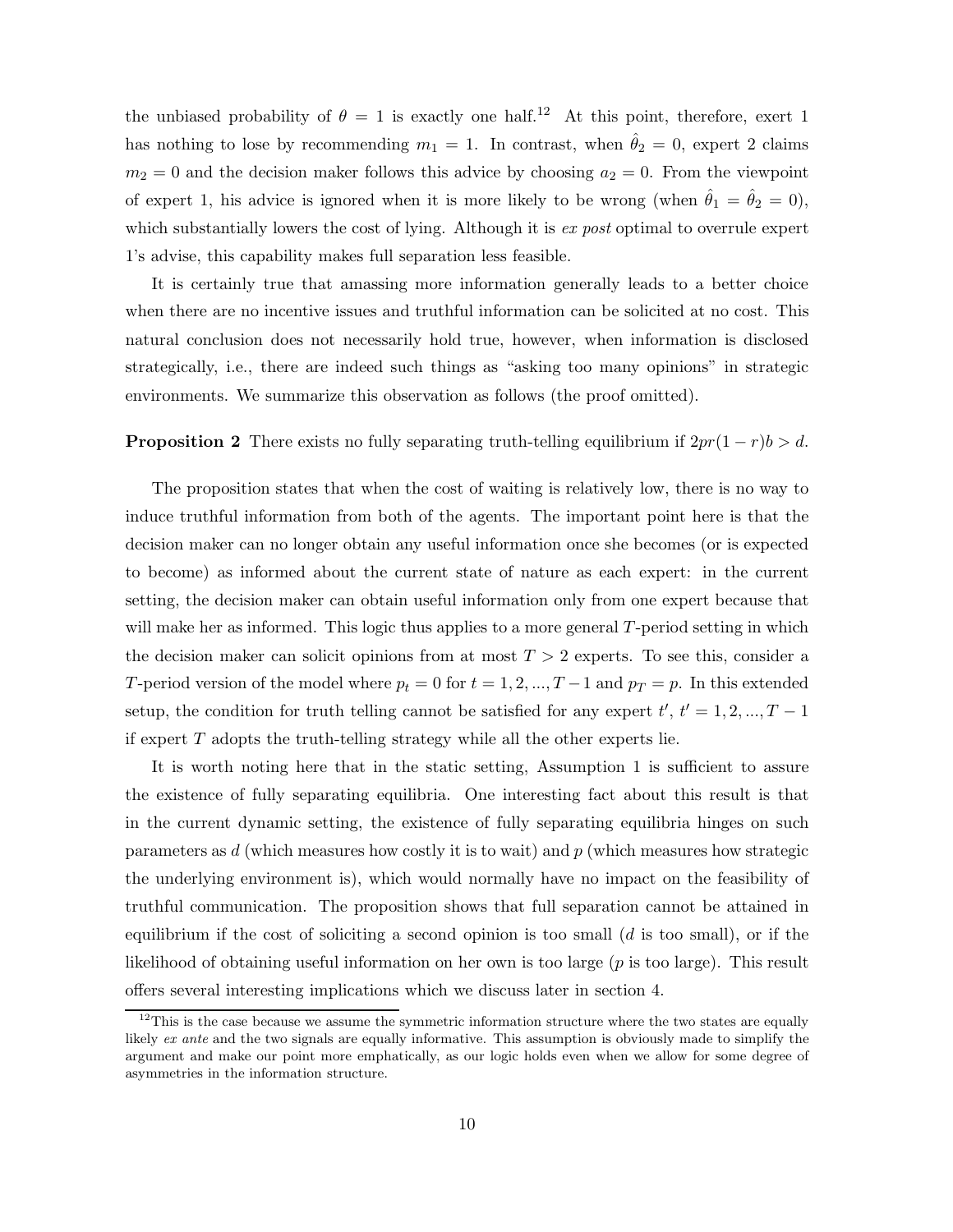Given this impossibility result, we now seek for equilibria where the decision maker gains some useful information when she is not decisive enough. To this end, it is useful to note that there is no equilibrium where no expert (with dissonant preferences) communicates truthfully under Assumption 1 either, because if one expert lies, there is always an incentive for the other to communicate truthfully.<sup>13</sup> This eventually leaves us with two possibilities, which we label as PIE-1 and PIE-2 for clarity (PIE for "partially informative equilibrium"), when the decision maker asks for a second opinion.

**PIE-1:** Expert 1 always communicates truthfully while expert 2 always claims  $m_2 = 1$  when he is called upon to make advice.<sup>14</sup> The decision maker asks for a second opinion when  $m_1 = 1.$ 

**PIE-2:** Expert 2 always communicates truthfully when he is called to make advice while expert 1 always claims  $m_1 = 1$ . The decision maker always asks for a second opinion.

**Proposition 3** (i) PIE-1 exists if  $(1-p)(r-B) \geq pr(1-r)b$  and  $2pr(1-r)b > d$ . (ii) PIE-2 exists if  $r - B > d$ .

Proof: See Appendix.

Some remarks are in order. First, among the two possibilities, PIE-2 is far more likely than PIE-1. To see this, note that  $r - B > d$  implies  $2pr(1 - r)b > d$ , so that whenever the fully separating equilibrium fails to exist, there always exists PIE-2. This also indicates that there exists a range  $D := [2pr(1-r), r-B)$  such that multiple equilibria exist for  $d \in D$ . The intuition for the emergence of multiple equilibria is as follows. On one hand, as we have seen, the incentive to communicate truthfully diminishes when the decision maker is more likely to obtain a second opinion. On the other hand, the incentive to ask for a second opinion is stronger when expert 1's information is less reliable than what she can expect to gain in period 2. This relationship thus suggests a possibility that the decision maker's (possibly irrelevant) personal characteristics or reputations may make a difference: when  $d \in D$ , the decision maker may not be able to achieve full separation when the expert believes that she is not decisive enough to take an action immediately, which in turn makes her indeed less decisive in a self-fulfilling way. We will explore more on this point later in section 4.

To summarize, Figure 1 illustrates the region under which each type of equilibrium exists. Note that we restrict attention to the case where the bias b is small relative to the accuracy

П

<sup>&</sup>lt;sup>13</sup>See the proof of Proposition 3 for more details.

 $14$ Of course, in this equilibrium, there is no point in communicating with expert 2 once the decision maker has failed to observe any signal on her own, so she may not ask for advice anyway.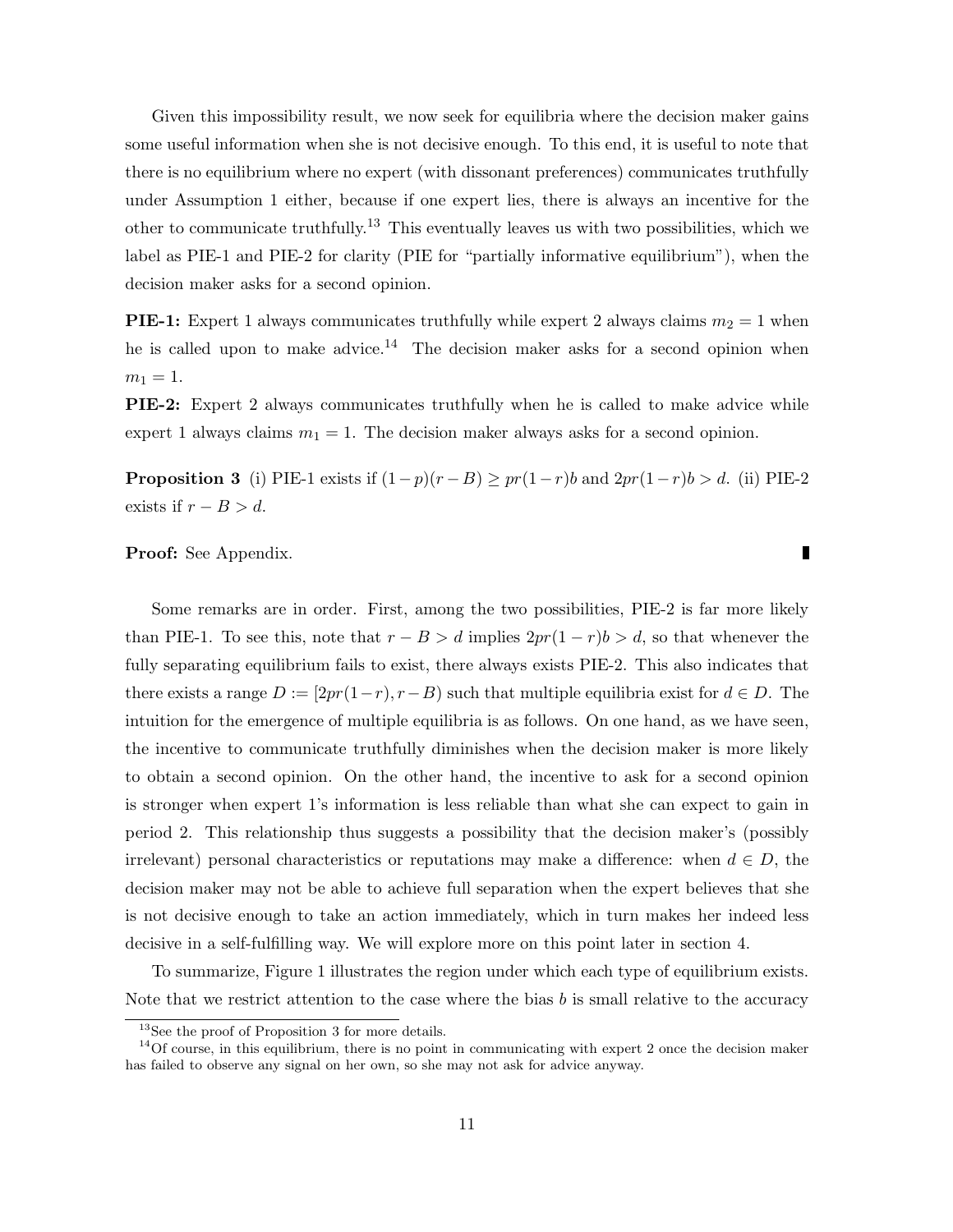of information  $r$ , so that communication is supposed to be easy. Even under this restriction, one can see that partially informative equilibria exist for a fairly wide range of the parameter space.

#### [figure 1]

#### 3.4 The virtue of decisiveness

We have thus far seen three different types of equilibrium: fully separating, PIE-1, and PIE-2. In partially informative equilibria such as PIE-1 and PIE-2, there is always some type of expert who would not communicate truthfully, and the decision maker hence needs more time to solicit useful information. This possibility can be eliminated altogether, however, if the decision maker can somehow commit to the one-and-done strategy under which expert 1, the only expert to make advise, always has an incentive to communicate truthfully. Here, we suppose that such a commitment is indeed feasible, e.g., by intentionally raising the cost of waiting  $d$ , and explore when it is desirable for the decision maker to give up the discretion to ask for a second opinion by committing to the one-and-done strategy.

**Proposition 4** The commitment to the one-and-done strategy weakly increases the decision maker's expected payoff if one of the following conditions is satisfied: (i)  $d \geq 2pr(1-r)b$  or (ii)  $2pr(1 - r)b \ge d$  and  $pr(1 - r)b > (1 - p)(r - B)$ .

 $\blacksquare$ 

Proof: See Appendix.

The proposition shows that the commitment to the one-and-done strategy is indeed beneficial for the decision maker under a wide range of circumstances.<sup>15</sup> What is particularly intriguing is the fact that the commitment is always desirable when  $d \in D$  and both the fully separating equilibrium and PIE-2 exist. When there exist multiple equilibria, the actual outcome may depend on intrinsically irrelevant factors such as the decision maker's reputation as a decisive leader or her trustfulness. For instance, when the decision maker is perceived as indecisive for some reason, the expert is less willing to communicate truthfully, which in turn justifies the decision maker's decision to ask for a second opinion. On the other hand, when the decision maker does not trust her expert's ulterior motive, she is effectively forced to ask for a second opinion, which in turn makes the expert less willing to communicate

 $15$ Note that the value of the commitment is evaluated only from the viewpoint of the decision maker, where the cost of waiting is given by  $d$ . A delay to take an action can be costly for the organization in many regards, however, which include the costs that are not necessarily internalized by the decision maker. One can thus argue that when a delay yields an additional external cost to the organization, the commitment to the one-and-done strategy is even more valuable from the viewpoint of the organization as a whole.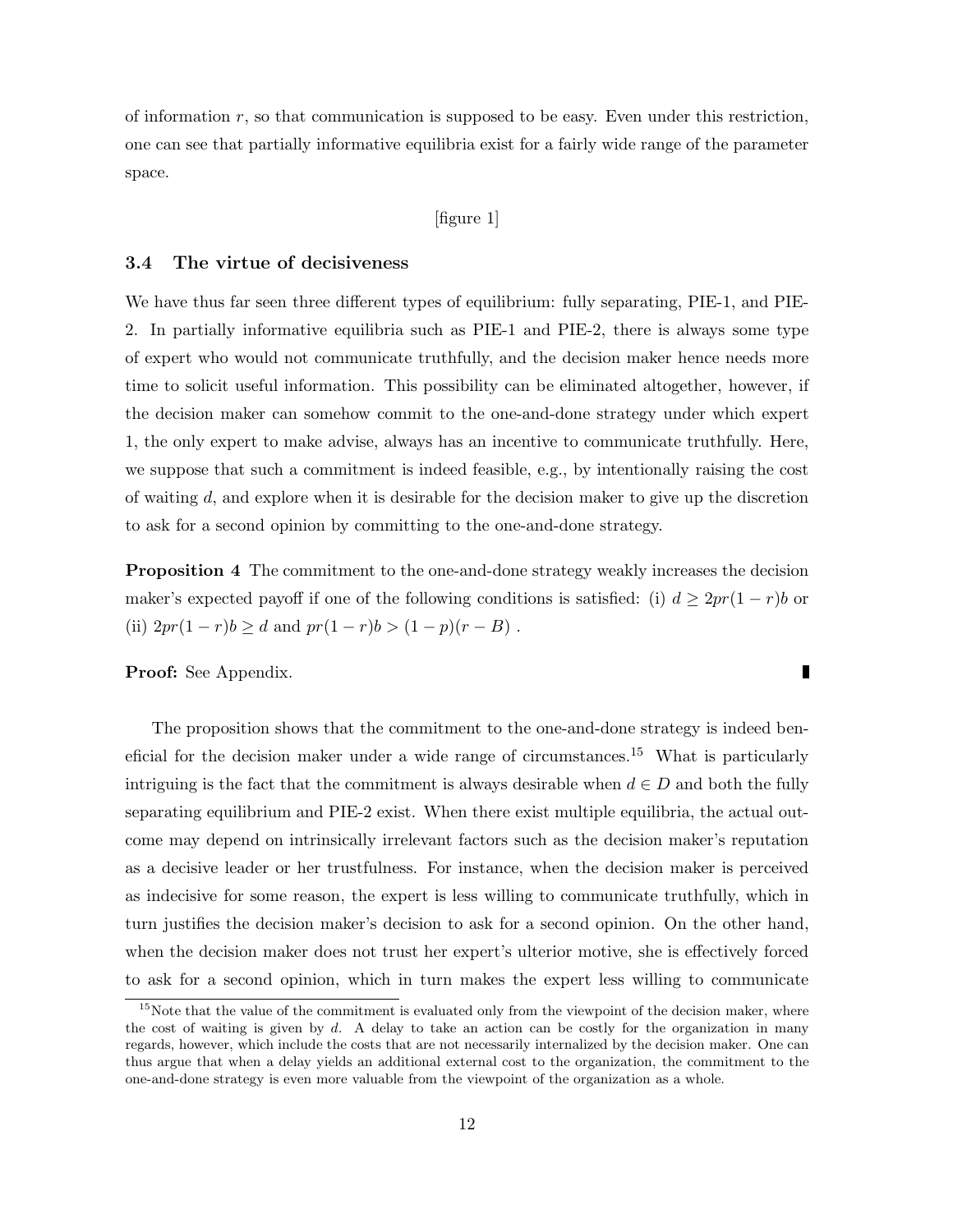truthfully. In either case, as the proposition implies, the organization is trapped in the less efficient equilibrium, i.e., PIE-2, where the experts withhold useful information until the end. The commitment to the one-and-done strategy, if it is feasible at all, is quite effective in putting an end to this vicious circle, by keeping expert 1's incentives straight and making the underlying environment less strategic.

## 4 Discussion

#### 4.1 Interpretations

The analysis presented above suggests that full separation is feasible only when the decision maker adopts the one-and-done strategy. We say, mostly for expositional clarity, that the decision maker is decisive when she can do so in a credible manner. It is up to interpretation, though, what actually makes a decision maker "decisive" in the current context, as being decisive in this model merely refers to a superficial behavioral characteristic which endogenously arises in the model. Here, we offer several interpretations of our main result by relating this behavioral characteristic to the primitives of the model.

Biased preferences hurt: As can be seen from Proposition 1, an increase in b makes truthful communication less likely. This means that the presence of the preference bias limits the decision maker's ability to extract information from experts. Of course, the presence of the preference bias is almost always an obstacle to efficient information transmission: in a canonical model of cheap talk a la Crawford and Sobel [5], only the babbling equilibrium survives when the preference bias exceeds some threshold.<sup>16</sup> In this context, however, the presence of the preference bias impedes efficient communication in a little different way. Here, a biased decision maker cannot extract truthful information from experts because they know that the decision maker is not open to the unfavorable opinion: whenever the decision maker receives a bad news, she goes on to ask for a second opinion, rather than to take an action recommended by the expert. The lack of commitment to abide by the first opinion, however, diminishes the first expert's to incentive to report truthfully because his opinion weighs less in the decision-making process when the decision maker solicits multiple opinions. This result hence suggests that an effective leader is the one who is fair and open-minded enough to accept any opinions even when they are in direct conflict with her own personal interests.

Friendly environments may hurt: The driving force of the model is the fact that the more informed the decision maker is, the less information she can extract from each expert

 $16$ Similarly, in the current model, communication becomes totally meaningless when the bias is sufficiently large, because the decision maker simply chooses her preferred action regardless of the messages.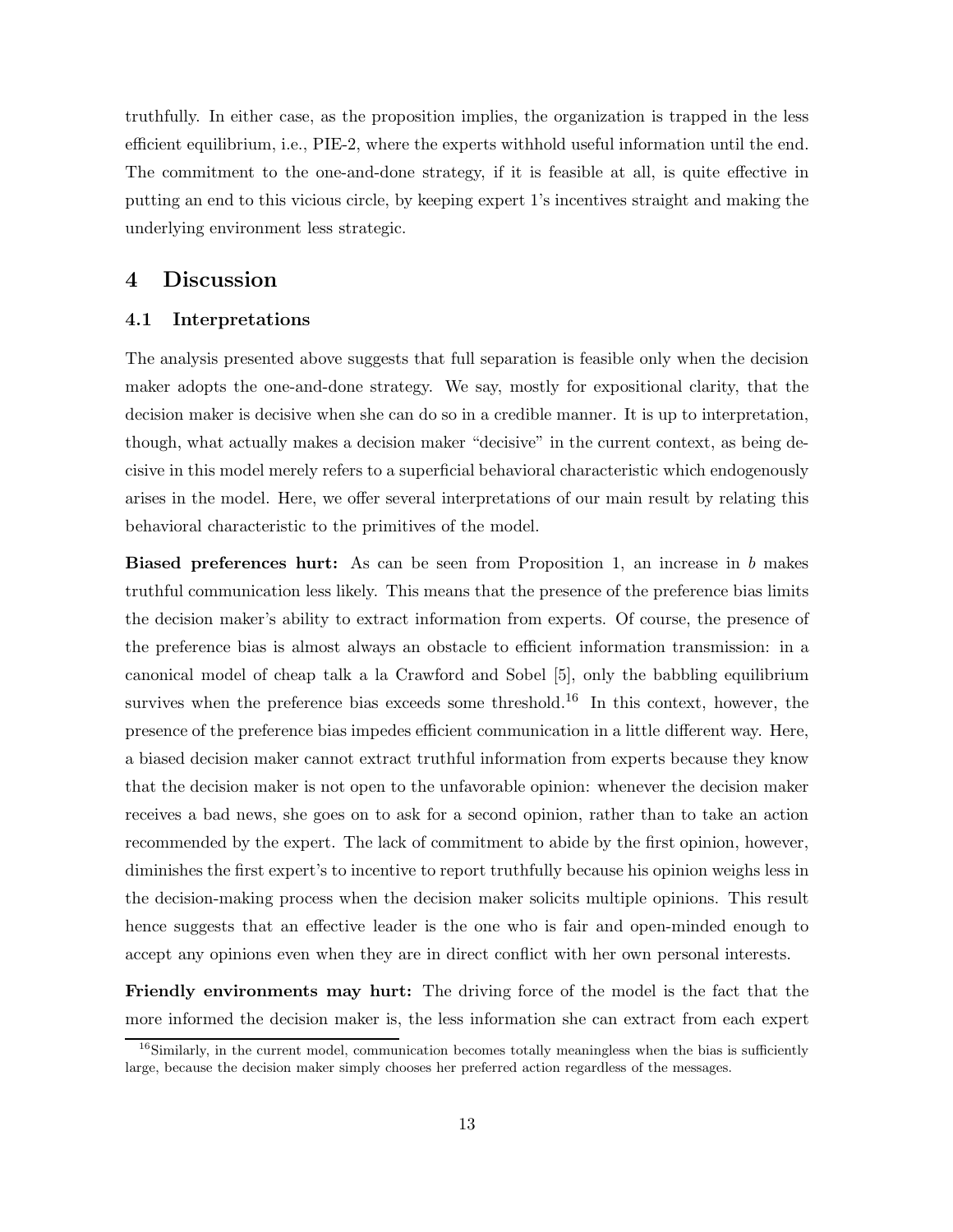via communication. The decision maker is less tempted to ask for a second opinion when it is less likely to obtain any useful information by waiting. This could actually benefit her because that works as a commitment device. In contrast, when the decision maker is more likely to come across useful information by chance, through the exogenous (partial) resolution of uncertainty, the temptation might be just too large and simply irresistable. One can thus argue that the decision maker's decisiveness is not only determined by her own personal characteristics, but also by the underlying environment in which the decision is to be made.

Too many experts around?: Another environmental factor which could make a difference is the cost of waiting, which is captured by  $d$  in this setup. It is obvious that the decision maker is tempted to ask for a second opinion when  $d$  is close to zero and the cost of waiting is relatively low. An obvious and straightforward interpretation of this fact is that the decision maker tends to be indecisive when she is relatively patient, which lowers the relative value of taking an action today. Alternatively, the cost of waiting also depends on how frequently the decision maker can an expert to solicit opinions from. According to this latter interpretation, it is not necessarily better to have access to multiple information sources, as it may only impede efficient communication. As we will discuss next, this fact yields some critical implication when the distribution of information is to some extent under the decision maker's control.

Career concerns help: Suppose that the decision maker has a career concern and has an incentive to establish her reputations. Suppose also that outside parties can observe at what timing the decision maker has made the decision. In this case, there arises an additional benefit of taking an action in period 1, as it signals that she is more likely to be decisive. Let this benefit be  $v$ . The total payoff for the decision maker is then

$$
u^{d}(\theta, a, t) = \mathbb{I}(\theta = a) + b\mathbb{I}(a = 1) + v(2 - t) - d(t - 1).
$$

Using this modified specification, the condition for full separation is given by

$$
d + v \ge 2pr(1 - r)b.
$$

It is then clear from this that an increase in v makes full separation more likely. To see the full impact of career concerns, we obviously need to see how  $v$  is determined in equilibrium. Aside from this, however, the presence of career concerns gives the decision maker an additional reason to take an action immediately, which works as a credible commitment to induce truthful information.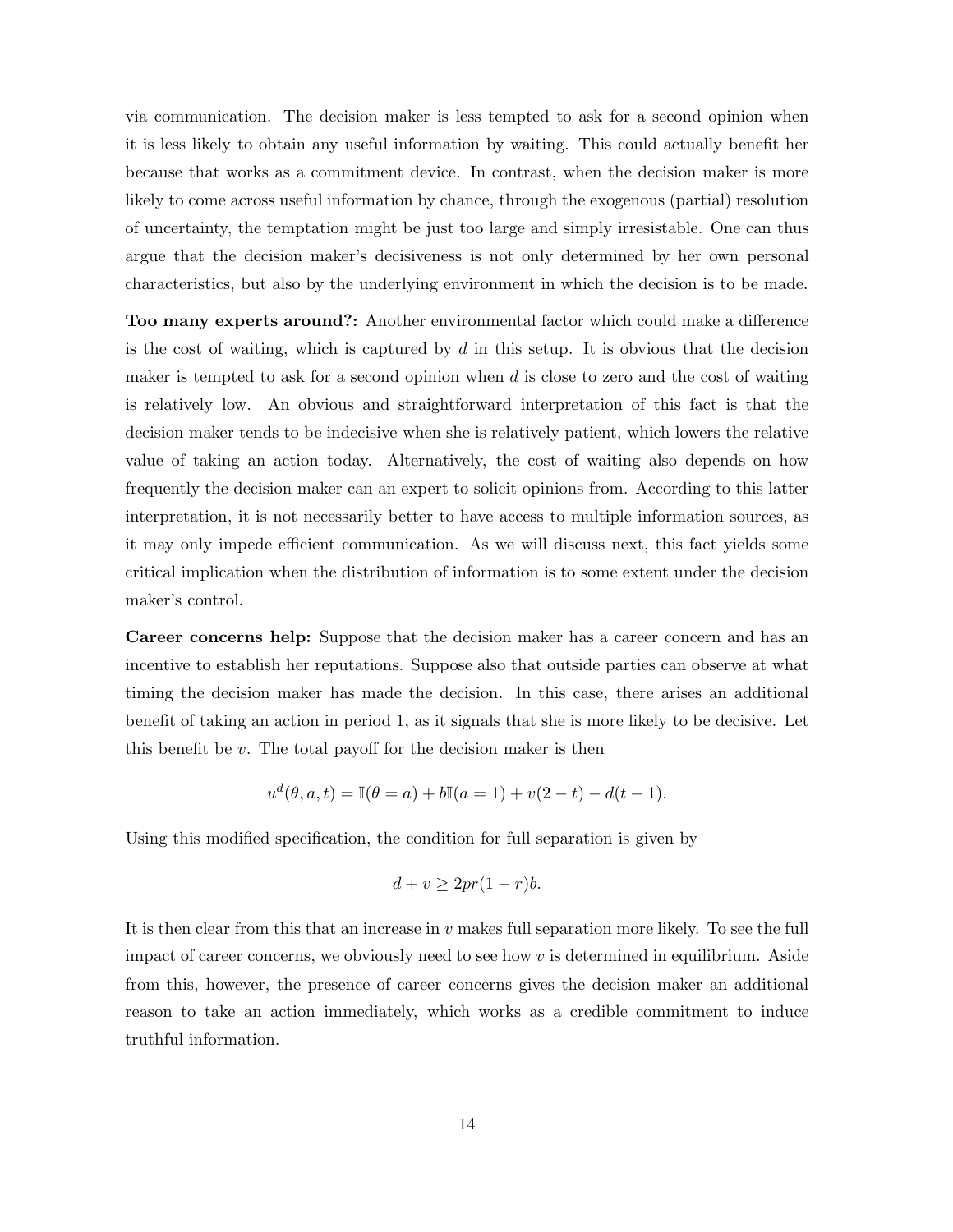#### 4.2 Implications

The main reason why communication cannot be made fully informative in the current setup is the lack of commitment, on the part of the decision maker, not to ask for a second opinion. In other words, the efficiency of communication can be restored if the decision maker can put herself in an environment where it is simply not feasible or optimal to ask for a second opinion. Here, we briefly discuss ways in which to raise the cost of obtaining a second opinion in organizations so that the decision maker can credibly be decisive.

One way to do so is to set a deadline for the project, which might make it harder to find another expert to solicit an opinion from in time. To put this possibility into the current context, the difficulty for the decision maker arises precisely because she faces a dynamic problem which gives her an opportunity to solicit two opinions. Now suppose that the decision maker sets a deadline for the project and makes it a one-period static problem in a credible way. If this is feasible at all, as we have seen, there exists a fully separating equilibrium under Assumption 1, irrespective of such parameters as  $d$  and  $p$ : full information can be extracted no matter how indecisive the decision maker may be.

The analysis also suggests that communication becomes increasingly difficult in strategic environments when information is dispersed sparsely among different sources. This means that if the decision maker can reasonably control the distribution of information, it might be optimal to limit the number of information sources, e.g., by delegating or specializing information acquisition to a single party. The tradeoff is clear: on one hand, when each expert is endowed only with imperfect information, there is a benefit of aggregating information from different sources to make a better forecast; on the other hand, as we have shown, the existence of multiple information sources can be an impediment to efficient communication in strategic environments. When the cost outweighs the benefit, it is optimal to delegate information acquisition to a single source and rely on it exclusively; when the benefit outweighs the cost, it is optimal to diversify information sources and aggregate them via communication. The deciding factor is the strategic nature of communication, namely how severe the conflict of interests is between the decision maker and each expert, which provides an implication for how responsibility regarding information acquisition should be allocated in organizations. When the conflict of interests is fairly severe and communication is highly strategic in nature, more emphasis should be placed on facilitating communication, meaning that information acquisition should be more specialized.<sup>17</sup> When there is no conflict of interests and communication is nonstrategic, information sources should be more diversified to complement each other.

<sup>&</sup>lt;sup>17</sup>This logic illuminates yet another virtue of initiative, in a way different from Aghion and Tirole  $[1]$  and Zabojinik [18].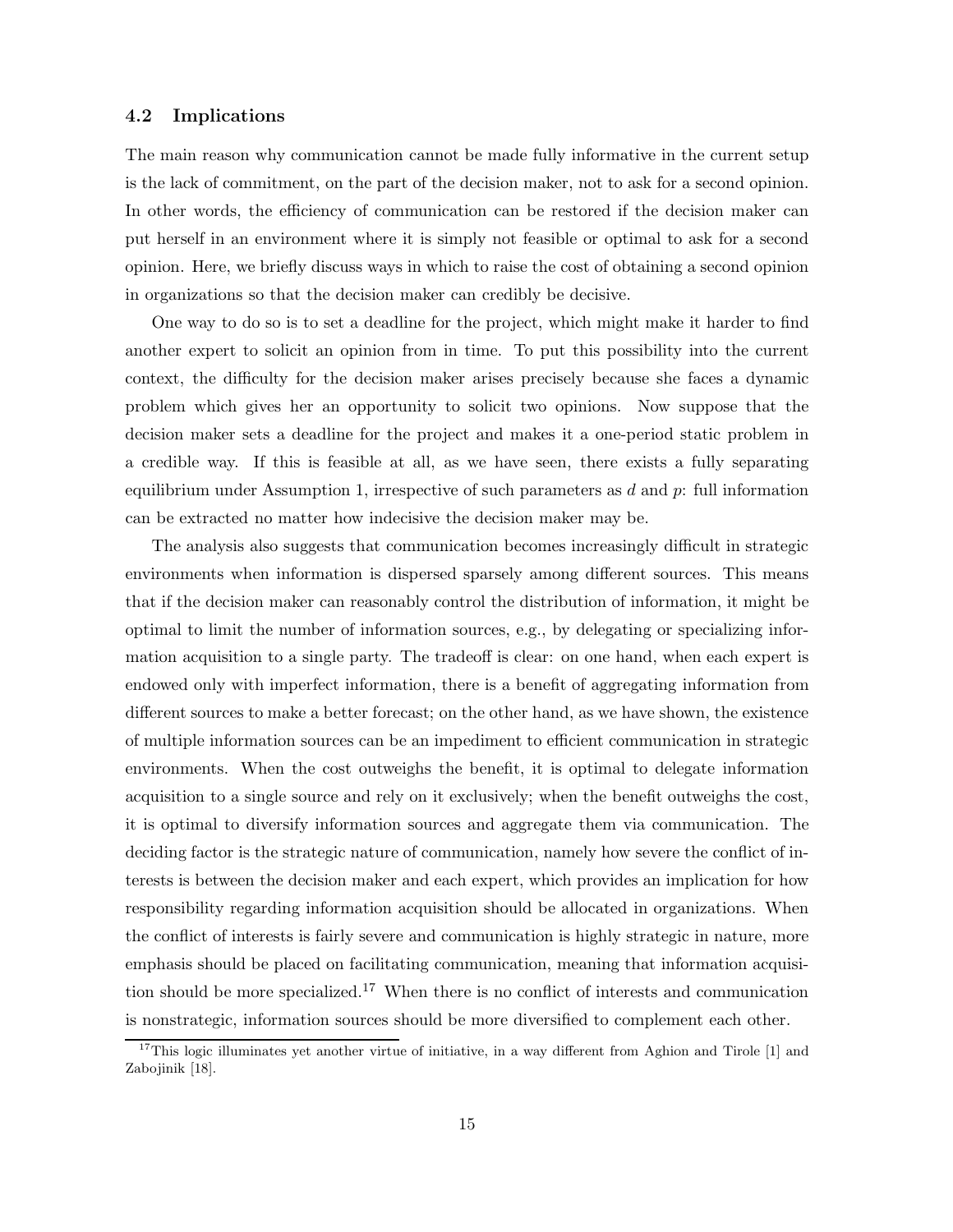## 5 Extension: a model of private consultation

We have thus far assumed that each expert knows whether he is the first or second one to make advice. In some cases, however, it is also plausible to assume that each expert does not know how many opinions the decision maker has solicited in the past. This is more likely to be the case when communication between the decision maker and each expert is done in private, which might be labeled as the case of private consultation. In this section, we briefly consider this case to show that our insight generally applies, perhaps in a manner even more emphatic.

To this end, we make two modifications to the basic setup. First and foremost, we assume that each expert does not know whether he is the first or second one to make advice.<sup>18</sup> Second, while we assume that the decision maker may obtain information on her own in the model of public consultation, this possibility is not necessary in the model of private consultation.<sup>19</sup> We hence assume  $p = 0$ , i.e., the decision maker must always rely on the experts to make the model symmetric between the two periods. We then seek for conditions under which there exist fully separating truth-telling equilibria in which every expert who is called upon to make advice chooses  $m_t = \hat{\theta}_t$ .

Again, since the condition for truth telling is naturally more stringent when  $\hat{\theta}_t = 0$ , we focus on that case. First, as above, if the decision maker adopts the one-and-done strategy, the problem is exactly identical to that in the model of public consultation: the fact that  $t$ is not observable to each expert has no bite since this is virtually a static problem with only one expert, and the expert who is called upon to make advice knows that he must be the first one. If the decision maker asks for a second opinion when  $m_1 = 1$ , on the other hand, truth telling cannot be induced on the equilibrium path. To see this, consider an expert who is called upon to make advice. Let  $q$  denote the expert's belief that he is the first one to make advice. There are two cases we need to examine.

 $t = 1$ : If  $m_1 = 0$ , then  $a_1 = 0$  which yields the expected payoff of r. If  $m_1 = 1$ , the decision maker asks for a second opinion. The expected payoff is  $r + 2r(1 - r)b$ .

 $t = 2$ : The fact that the decision maker asks for a second opinion means that  $m_1 = \hat{\theta}_1 = 1$ . If  $m_2 = 0$ , then  $a_2 = 0$  and the expected payoff is  $1/2$ ; if  $m_2 = 1$ , then the expected payoff is  $1/2 + b$ .

<sup>&</sup>lt;sup>18</sup>This also necessarily means that each expert cannot observe the message sent by the other expert.

<sup>&</sup>lt;sup>19</sup>This possibility is critical in the model of public consultation, because the decision maker can always gain useful information with positive probability.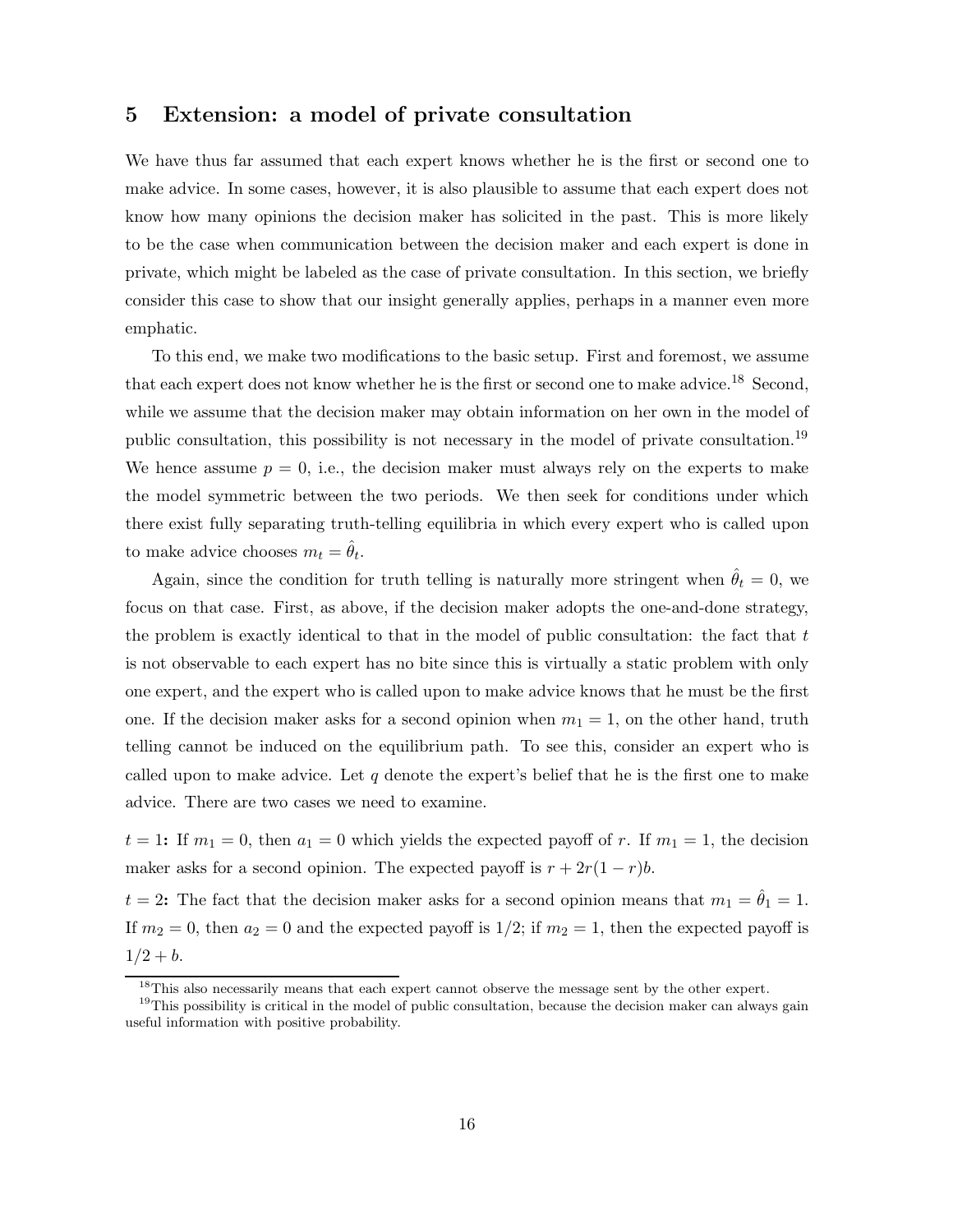It follows from this that each expert has an incentive to communicate truthfully only if

$$
qr + \frac{1-q}{2} \ge q[r + 2r(1-r)b] + \frac{(1-q)(1+2b)}{2},
$$

which is clearly never satisfied for any belief  $q < 1$  as long as  $b > 0$ , no matter how small it is.

This means that full separation is not feasible if the decision maker cannot resist the temptation to ask for a second opinion, given that each expert adopts the truth-telling strategy. Under Assumption 1, it is optimal to choose  $a_1 = 1$ , if not  $a_1 = W$ , when  $m_1 = 1$ . The expected payoff in this case is then  $r$ . If the decision maker chooses to ask for a second opinion, on the other hand, the expected payoff is  $r + 2r(1 - r)b - d$ . It is optimal for the decision maker to adopt the one-and-done strategy if

$$
d \ge 2r(1-r)b.\tag{3}
$$

In other words, there exists no fully separating equilibrium when (3) fails to hold. We summarize this finding below (the proof omitted).

Proposition 5 In the case of private consultation, there exists no fully separating truthtelling equilibrium if  $2r(1 - r)b > d$ .

## 6 Conclusion

This paper provides a simple model of strategic communication where the decision maker solicits opinions sequentially from imperfectly informed experts. The entire argument hinges on the observation that communication cannot be made fully informative when there are too many information sources, which holds in a wide variety of circumstances which involve strategic information transmission. Building on this logic, we show that the decision maker can induce truthful information from the expert only when she can resist the temptation to ask for a second opinion and get right to the task. This result illuminates a virtue of being decisive in strategic environments, especially why it is often better to do the wrong thing rather than to do nothing.

## References

- [1] Philippe Aghion and Jean Tirole. Formal and real authority in organizations. Journal of Political Economy, 105(1):1–29, 1997.
- [2] David Austen-Smith. Interested experts and policy advice: Multiple referrals under open rule. Games and Economic Behavior, 5(1):3–43, 1993.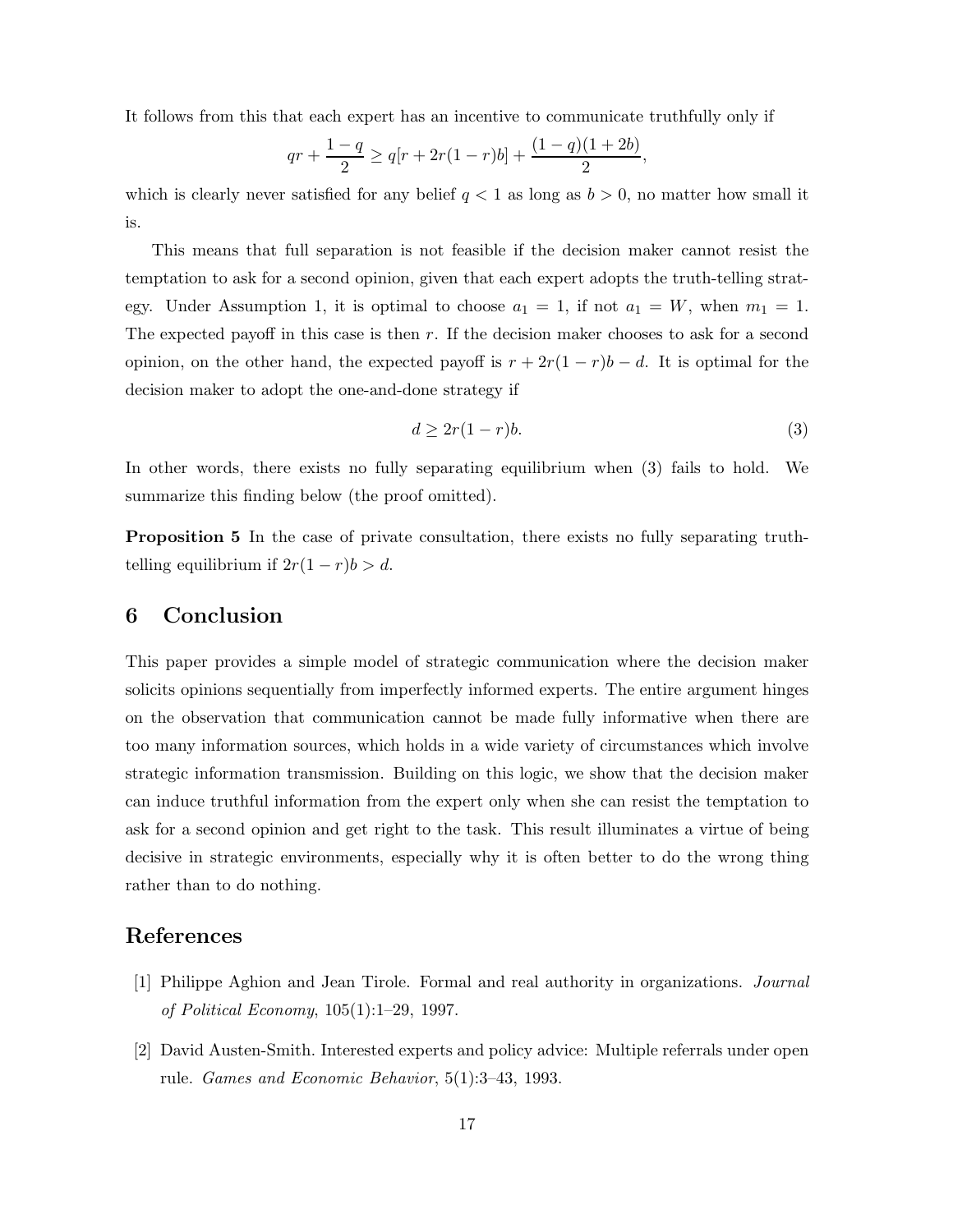- [3] Patrick Bolton, Markus K. Brunnermeier, and Laura Veldkamp. Leadership, coordination and mission-driven management. mimeo, 2009.
- [4] Ying Chen. Communication with two-sided asymmetric information. mimeo, 2009.
- [5] Vincent P. Crawford and Joel Sobel. Strategic information transmission. Econometrica, 50(6):1431–1451, 1982.
- [6] Ines Moreno de Barreda. Cheap talk with two-sided private information. mimeo, 2010.
- [7] Eric Van den Steen. Organizational beliefs and managerial vision. Journal of Law, Economics, and Organization, 21(1):256–283, 2005.
- [8] Torun Dewan and David P. Myatt. Leading the party: Coordination, direction, and communication. American Political Science Review, 101(4):825–843, 2007.
- [9] Torun Dewan and David P. Myatt. The qualities of leadership: Direction, communication, and obfuscation. American Political Science Review, 102(3):351–368, 2008.
- [10] Torun Dewan and David P. Myatt. On the rhetorical strategies of leaders: Speaking clearly, standing back, and stepping down. mimeo, 2009.
- [11] Andrea Galeotti, Christian Ghiglino, and Francesco Squintani. Strategic information transmission in networks. Discussion Paper Series No. 668, University of Essex, 2009.
- [12] Benjamin E. Hermalin. Toward an economic theory of leadership: Leading by example. American Economic Review, 88(5):1188–1206, 1998.
- [13] Junichiro Ishida and Takashi Shimizu. Cheap talk with an informed receiver. mimeo, 2010.
- [14] Ernest K. Lai. Expert advice for amateurs. mimeo, 2009.
- [15] John Morgan and Phillip C. Stocken. Informal aggregation in polls. American Economic Review, 98(3):864–896, 2008.
- [16] Julio J. Rotemberg and Garth Saloner. Benefits of narrow business strategies. American Economic Review, 84(5):1330–1349, 1994.
- [17] Julio J. Rotemberg and Garth Saloner. Visionaries, managers, and strategic direction. RAND Journal of Economics, 31(4):693–716, 2000.
- [18] Jan Zabojnik. Centralized and decentralized decision making in organizations. Journal of Labor Economics, 20(1):1–22, 2002.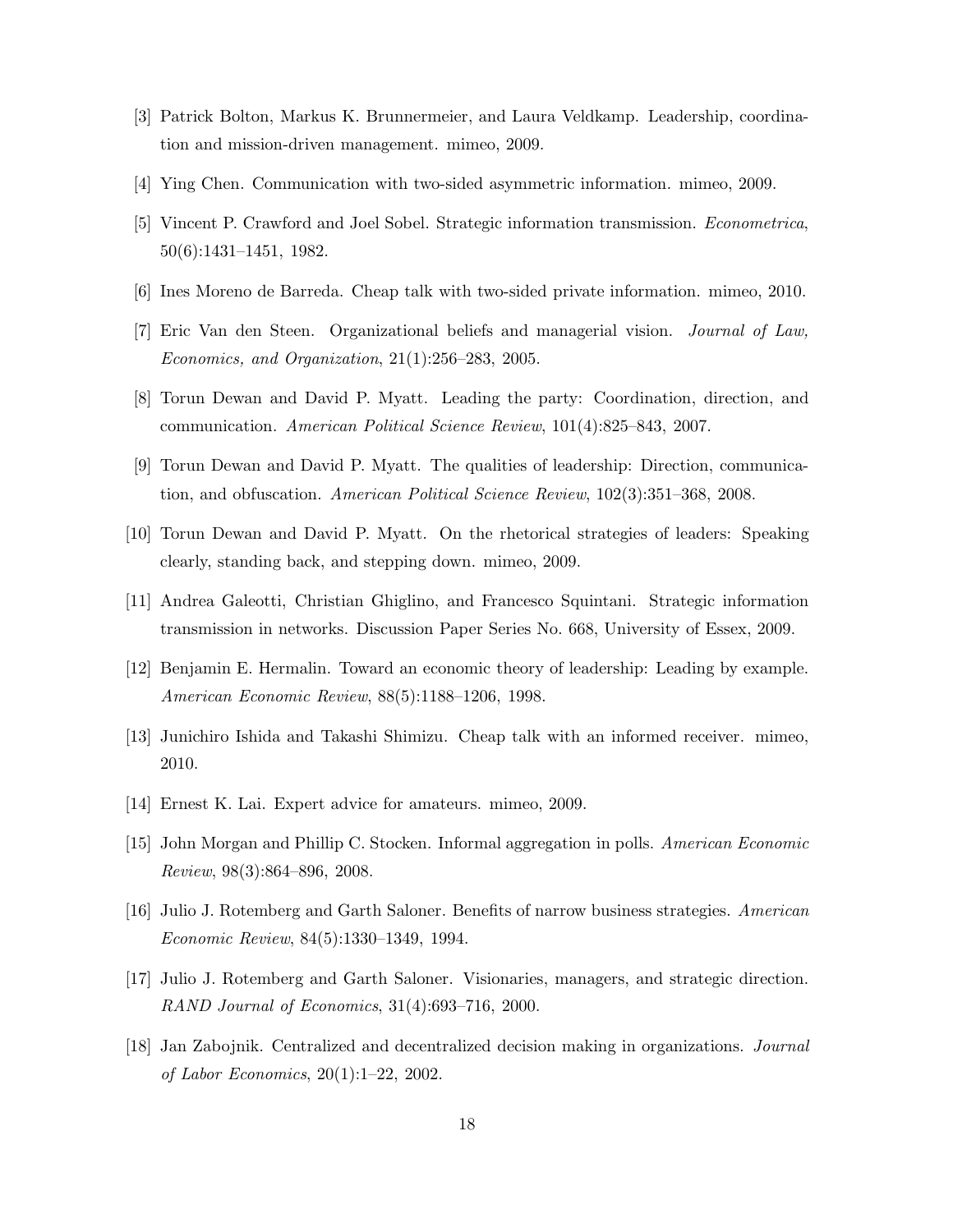## Appendix

**Proof of Proposition 1:** Let  $\sigma_1(m_1, m_2) := \Pr(\theta = 1 \mid m_1, m_2)$  denote the decision maker's posterior belief when she solicits advice from both of the experts. We first show that there is no fully separating equilibrium in period 2, given that expert 1 adopts the truth-telling strategy. Suppose, on the contrary, that expert 2 also adopts the truth-telling strategy. The posterior beliefs are then given by

$$
\sigma_2(1,0) = \frac{1}{2}, \ \sigma_2(1,1) = \frac{r^2}{r^2 + (1-r)^2}.
$$

Expert 2's message is pivotal because  $\sigma_2(1,1) > B > \sigma_2(1,0)$ . If the expert communicates truthfully when  $\hat{\theta} = 0$ , the expected payoff is 1/2; if he lies, it is 1/2+b. This means that the incentive compatibility constraint cannot be satisfied for any b, no matter how small it is.

Given that expert 2 does not communicate truthfully, the decision maker can obtain useful information only with probability p: in this case, she observes  $\hat{\theta}_2 = 1$  and chooses  $a_2 = 1$  with probability r while she observes  $\hat{\theta}_2 = 0$  and chooses  $a_2 = 0$  with the remaining probability. The decision maker then takes an action immediately when  $m_1 = 1$  if

$$
r \ge p[r^2 + r(1 - r)(1 + 2b)] + (1 - p)r - d,
$$

which is reduced to  $d \geq 2pr(1-r)b$ .

**Proof of Proposition 3:** We know that  $a_1 = 0$  when  $m_1 = 0$  and  $a_2 = 0$  if  $m_1 = 1$  and  $m_2 = 0$ . Define  $\ell_t$  as the probability that expert t sends  $m_t = 1$  when  $\hat{\theta}_t = 0$  and he is called upon to make advice (for the case of expert 2).<sup>20</sup> Given the experts' strategies, one can show that

$$
\sigma_2(0,0) = \frac{(1-r)^2}{r^2 + (1-r)^2}, \ \sigma_2(0,1) = \frac{r(1-r) + (1-r)^2 \ell_2}{2r(1-r) + [r^2 + (1-r)^2] \ell_2},
$$

$$
\sigma_2(1,0) = \frac{s(\ell_1)(1-r)}{s(\ell_1)(1-r) + [1-s(\ell_1)]r},
$$

$$
\sigma_2(1,1) = S(\ell_1, \ell_2) := \frac{s(\ell_1)[r + (1-r)\ell_2]}{(1-r) + [1-s(\ell_1)]! (1-r) \ell_2]}
$$

$$
\sigma_2(1,1) = S(\ell_1,\ell_2) := \frac{s(\ell_1)[r + (1 - r)\ell_2]}{s(\ell_1)[r + (1 - r)\ell_2] + [1 - s(\ell_1)][1 - r(1 - \ell_2)]}
$$

$$
= \frac{[r + (1 - r)\ell_1][r + (1 - r)\ell_2]}{[r + (1 - r)\ell_1][r + (1 - r)\ell_2] + [1 - r(1 - \ell_1)][1 - r(1 - \ell_2)]}.
$$

 $^{20}$ As noted earlier, there exists an uninformative (babbling) equilibrium where both experts lie and the decision maker chooses  $a_1 = 0$ . Here, we do not consider this possibility and focus on the case where the decision maker asks for a second opinion when  $m_1 = 1$ .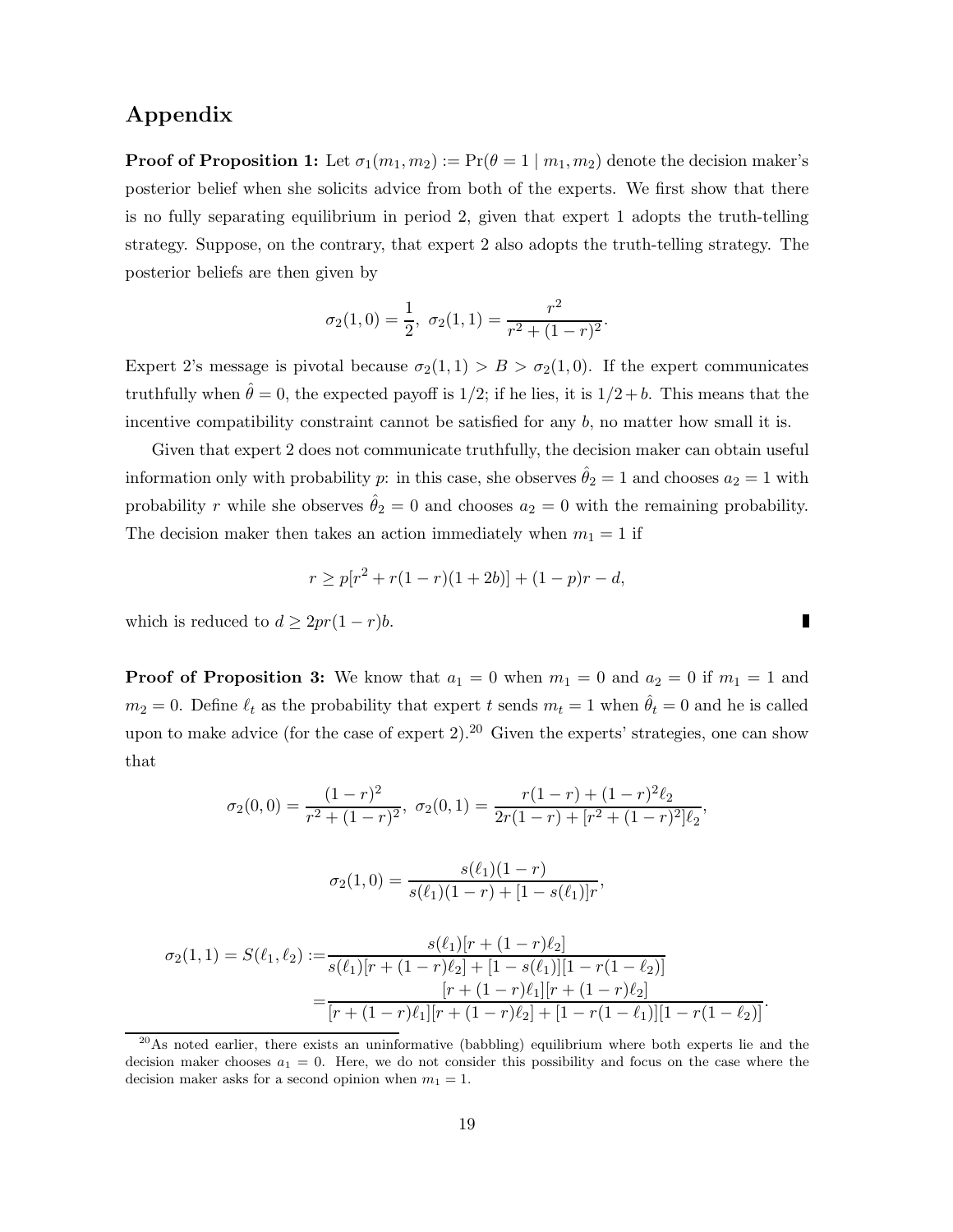where

$$
s(\ell_1) := \frac{r + (1 - r)\ell_1}{1 + \ell_1},
$$

We have already seen that if one expert communicates truthfully, the incentive compatibility condition can never be satisfied for the other expert. This means that there are three possible pure-strategy equilibria within the class of equilibria where the decision maker asks for a second opinion when  $m_1 = 1$ : (a) only expert 1 communicates truthfully; (b) only expert 2 communicates truthfully; and (c) neither communicates truthfully. Given  $m_1 = 1$ , the decision maker asks for a second opinion if

$$
\max\{s(\ell_1), 1 - s(\ell_1) + b\} < p\left(r + \{s(\ell_1)(1 - r) + r[1 - s(\ell_1)]\}b\right) \\
\quad + (1 - p)\left(s(\ell_1)[r + (1 - r)\ell_2] + [1 - s(\ell_1)](1 - \ell_2)r\n+ (1 - \ell_2)\{s(\ell_1)(1 - r) + r[1 - s(\ell_1)]\}b\right) - d.\n \tag{4}
$$

Only expert 1 communicates truthfully: The incentive compatibility condition for expert 2 can never be satisfied in this case. Given this and the decision maker asks for a second opinion when  $m_1 = 1, \ell_1 = 0$  if

$$
r \ge p[r + 2r(1 - r)b] + (1 - p)(1 - r + b),
$$

which can be written as

$$
(1-p)(2r-1-b) \ge 2pr(1-r)b \iff (1-p)(r-B) \ge pr(1-r)b.
$$

It also follows from (4) that the decision maker asks for a second opinion when  $m_1 = 1$  iff  $2pr(1 - r)b > d.$ 

Only expert 2 communicates truthfully: The incentive compatibility condition for expert 1 can never be satisfied in this case. Given this,  $\ell_2 = 0$  if

$$
1 - \frac{s(1)(1-r)}{s(1)(1-r) + r[1-s(1)]} \ge \frac{s(1)(1-r)}{s(1)(1-r) + r[1-s(1)]} + b,
$$

which can be written as

$$
\frac{r[1-s(1)]}{s(1)(1-r) + r[1-s(1)]} = r \ge B.
$$
\n(5)

It also follows from (4) that the decision maker asks for a second opinion when  $m_1 = 1$  if

 $r - B > d$ .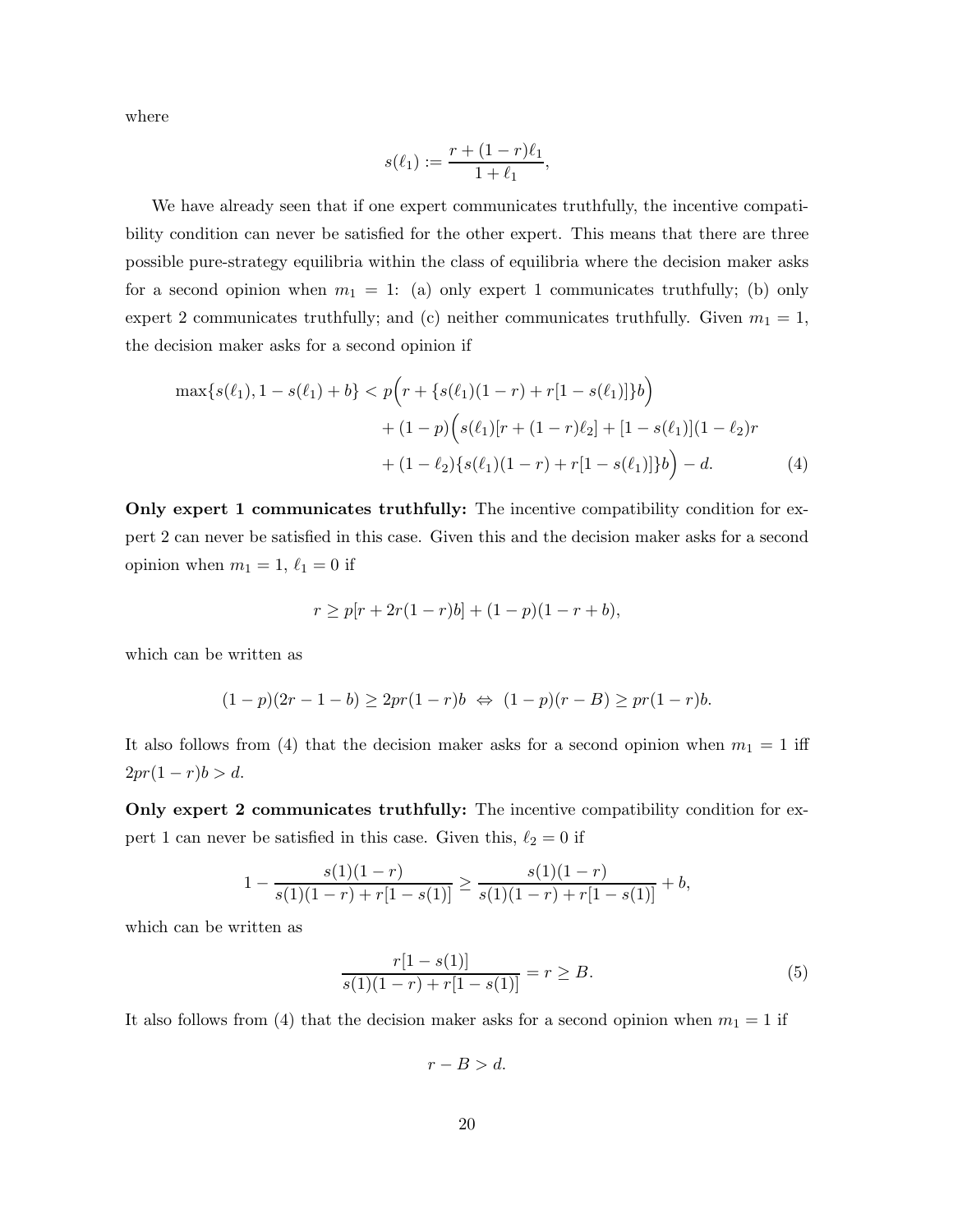Neither communicates truthfully: It is easy to see that this type of equilibrium is not feasible under Assumption 1. To see this, note that if  $\ell_1 = 1$ , expert 2 also lies if (5) fails to П hold. This possibility is, however, ruled out by Assumption 1.

**Proof of Proposition 4:** Let  $\pi_k$  denote the expected payoff for the decision maker in PIEk; also, let  $\pi_{FS}$  denote the expected payoff when she commits to the one-and-done strategy. One can then easily compute

$$
\pi_1 = \frac{r+b}{2} + \frac{r+2pr(1-r)b - d}{2} = r + \frac{b}{2} + \frac{2pr(1-r)b - d}{2},
$$
  

$$
\pi_2 = r + \frac{b}{2} - d,
$$
  

$$
\pi_{FS} = r + \frac{b}{2}.
$$

It is immediate to see that  $\pi_{FS} > \pi_2$  for any  $d > 0$ , meaning that PIE-2 always yields a lower payoff to the decision maker than the fully separating equilibrium. Note also that  $\pi_{FS} \geq \pi_1$ if

$$
d \ge 2pr(1-r)b.
$$

This suggests that PIE-1 yields the highest payoff in the range where it exists. For the remaining part, the fully separating equilibrium is the most desirable for the decision maker and hence the commitment strictly raises the decision maker's expected payoff. The two П conditions, (i) and (ii), show the range where PIE-1 fails to exist.